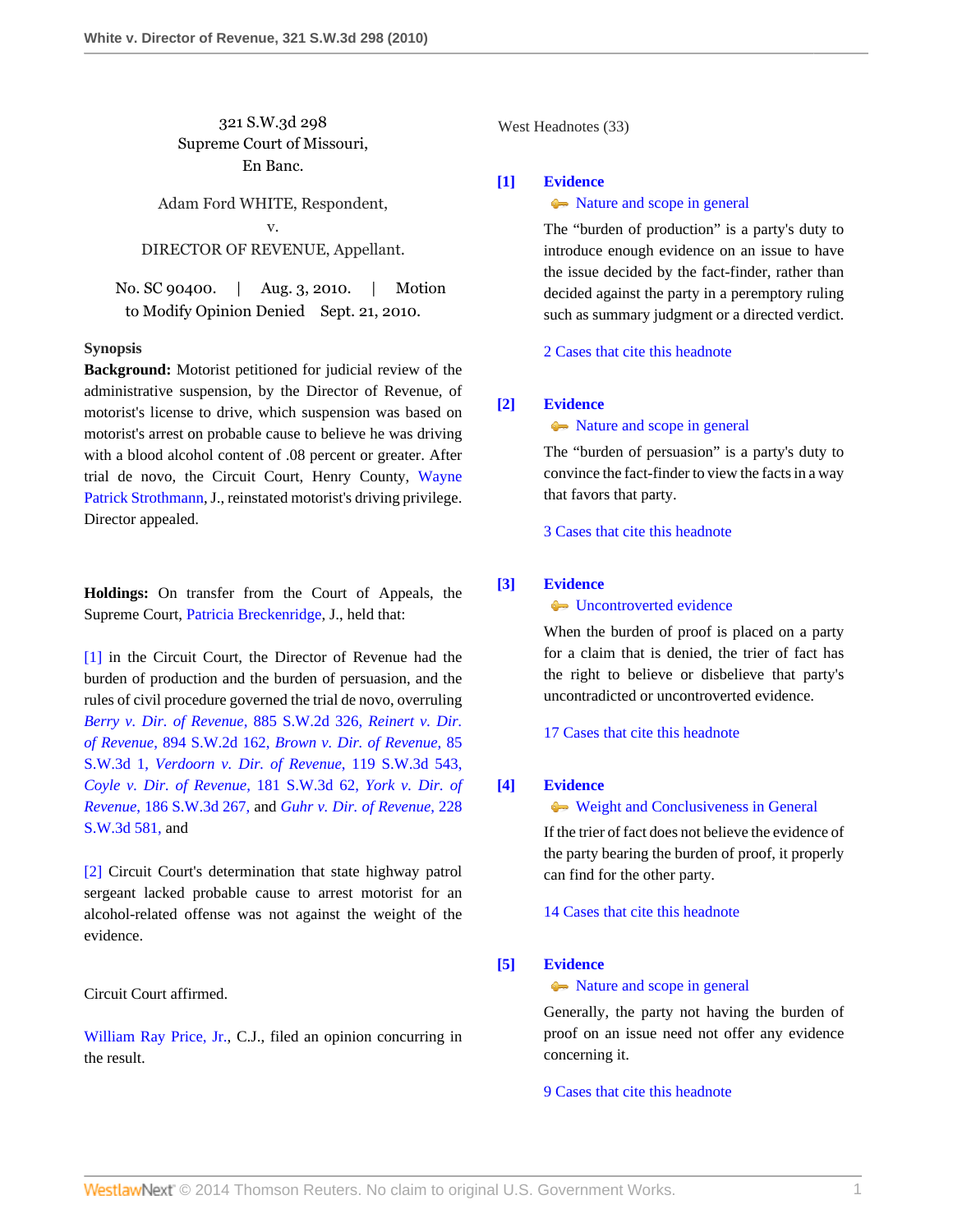### <span id="page-1-0"></span>**[\[6\]](#page-7-0) [Automobiles](http://www.westlaw.com/Browse/Home/KeyNumber/48A/View.html?docGuid=I7d53ec1eac4f11df8228ac372eb82649&originationContext=document&vr=3.0&rs=cblt1.0&transitionType=DocumentItem&contextData=(sc.Search))**

**[Trial de novo and determination](http://www.westlaw.com/Browse/Home/KeyNumber/48Ak144.2(4)/View.html?docGuid=I7d53ec1eac4f11df8228ac372eb82649&originationContext=document&vr=3.0&rs=cblt1.0&transitionType=DocumentItem&contextData=(sc.Search))** 

#### **[Automobiles](http://www.westlaw.com/Browse/Home/KeyNumber/48A/View.html?docGuid=I7d53ec1eac4f11df8228ac372eb82649&originationContext=document&vr=3.0&rs=cblt1.0&transitionType=DocumentItem&contextData=(sc.Search))**

**[Presumptions and burden of proof](http://www.westlaw.com/Browse/Home/KeyNumber/48Ak144.2(9.6)/View.html?docGuid=I7d53ec1eac4f11df8228ac372eb82649&originationContext=document&vr=3.0&rs=cblt1.0&transitionType=DocumentItem&contextData=(sc.Search))** 

On a motorist's petition for judicial review, by trial de novo in the Circuit Court, of the Director of Revenue's administrative suspension or revocation of the motorist's license to drive, which suspension or revocation was based on the motorist's arrest on probable cause to believe that the motorist was driving with a blood alcohol content of .08 percent or more, the Director has the burden of production and the burden of persuasion, and the rules of civil procedure govern the trial de novo; overruling *[Berry v.](http://www.westlaw.com/Link/Document/FullText?findType=Y&serNum=1994212710&pubNum=713&originationContext=document&vr=3.0&rs=cblt1.0&transitionType=DocumentItem&contextData=(sc.Search)) Dir. of Revenue*[, 885 S.W.2d 326,](http://www.westlaw.com/Link/Document/FullText?findType=Y&serNum=1994212710&pubNum=713&originationContext=document&vr=3.0&rs=cblt1.0&transitionType=DocumentItem&contextData=(sc.Search)) *[Reinert v.](http://www.westlaw.com/Link/Document/FullText?findType=Y&serNum=1995058656&pubNum=713&originationContext=document&vr=3.0&rs=cblt1.0&transitionType=DocumentItem&contextData=(sc.Search)) Dir. of Revenue*[, 894 S.W.2d 162,](http://www.westlaw.com/Link/Document/FullText?findType=Y&serNum=1995058656&pubNum=713&originationContext=document&vr=3.0&rs=cblt1.0&transitionType=DocumentItem&contextData=(sc.Search)) *[Brown v.](http://www.westlaw.com/Link/Document/FullText?findType=Y&serNum=2002606004&pubNum=4644&originationContext=document&vr=3.0&rs=cblt1.0&transitionType=DocumentItem&contextData=(sc.Search)) [Dir. of Revenue](http://www.westlaw.com/Link/Document/FullText?findType=Y&serNum=2002606004&pubNum=4644&originationContext=document&vr=3.0&rs=cblt1.0&transitionType=DocumentItem&contextData=(sc.Search))*, 85 S.W.3d 1, *[Verdoorn v.](http://www.westlaw.com/Link/Document/FullText?findType=Y&serNum=2003873683&pubNum=4644&originationContext=document&vr=3.0&rs=cblt1.0&transitionType=DocumentItem&contextData=(sc.Search)) Dir. of Revenue*[, 119 S.W.3d 543,](http://www.westlaw.com/Link/Document/FullText?findType=Y&serNum=2003873683&pubNum=4644&originationContext=document&vr=3.0&rs=cblt1.0&transitionType=DocumentItem&contextData=(sc.Search)) *[Coyle v. Dir.](http://www.westlaw.com/Link/Document/FullText?findType=Y&serNum=2007723751&pubNum=4644&originationContext=document&vr=3.0&rs=cblt1.0&transitionType=DocumentItem&contextData=(sc.Search)) of Revenue*[, 181 S.W.3d 62,](http://www.westlaw.com/Link/Document/FullText?findType=Y&serNum=2007723751&pubNum=4644&originationContext=document&vr=3.0&rs=cblt1.0&transitionType=DocumentItem&contextData=(sc.Search)) *[York v. Dir. of](http://www.westlaw.com/Link/Document/FullText?findType=Y&serNum=2008726799&pubNum=4644&originationContext=document&vr=3.0&rs=cblt1.0&transitionType=DocumentItem&contextData=(sc.Search)) Revenue*[, 186 S.W.3d 267,](http://www.westlaw.com/Link/Document/FullText?findType=Y&serNum=2008726799&pubNum=4644&originationContext=document&vr=3.0&rs=cblt1.0&transitionType=DocumentItem&contextData=(sc.Search)) and *[Guhr v. Dir.](http://www.westlaw.com/Link/Document/FullText?findType=Y&serNum=2012546101&pubNum=4644&originationContext=document&vr=3.0&rs=cblt1.0&transitionType=DocumentItem&contextData=(sc.Search)) of Revenue*[, 228 S.W.3d 581.](http://www.westlaw.com/Link/Document/FullText?findType=Y&serNum=2012546101&pubNum=4644&originationContext=document&vr=3.0&rs=cblt1.0&transitionType=DocumentItem&contextData=(sc.Search)) [V.A.M.S. §§](http://www.westlaw.com/Link/Document/FullText?findType=L&pubNum=1000229&cite=MOST302.505&originatingDoc=I7d53ec1eac4f11df8228ac372eb82649&refType=LQ&originationContext=document&vr=3.0&rs=cblt1.0&transitionType=DocumentItem&contextData=(sc.Search)) [302.505](http://www.westlaw.com/Link/Document/FullText?findType=L&pubNum=1000229&cite=MOST302.505&originatingDoc=I7d53ec1eac4f11df8228ac372eb82649&refType=LQ&originationContext=document&vr=3.0&rs=cblt1.0&transitionType=DocumentItem&contextData=(sc.Search))(1), [302.535](http://www.westlaw.com/Link/Document/FullText?findType=L&pubNum=1000229&cite=MOST302.535&originatingDoc=I7d53ec1eac4f11df8228ac372eb82649&refType=LQ&originationContext=document&vr=3.0&rs=cblt1.0&transitionType=DocumentItem&contextData=(sc.Search))(1).

[1 Cases that cite this headnote](http://www.westlaw.com/Link/RelatedInformation/DocHeadnoteLink?docGuid=I7d53ec1eac4f11df8228ac372eb82649&headnoteId=202281110200620101219080504&originationContext=document&vr=3.0&rs=cblt1.0&transitionType=CitingReferences&contextData=(sc.Search))

#### <span id="page-1-1"></span>**[\[7\]](#page-8-0) [Automobiles](http://www.westlaw.com/Browse/Home/KeyNumber/48A/View.html?docGuid=I7d53ec1eac4f11df8228ac372eb82649&originationContext=document&vr=3.0&rs=cblt1.0&transitionType=DocumentItem&contextData=(sc.Search))**

### **[Presumptions and burden of proof](http://www.westlaw.com/Browse/Home/KeyNumber/48Ak144.2(9.6)/View.html?docGuid=I7d53ec1eac4f11df8228ac372eb82649&originationContext=document&vr=3.0&rs=cblt1.0&transitionType=DocumentItem&contextData=(sc.Search))**

On a motorist's petition for judicial review, by trial de novo in the Circuit Court, of the Director of Revenue's administrative suspension or revocation of the motorist's license to drive, which suspension or revocation was based on the motorist's arrest on probable cause to believe that the motorist was driving with a blood alcohol content of .08 percent or more, there is no presumption of validity of the Director's evidence. [V.A.M.S. §§ 302.505](http://www.westlaw.com/Link/Document/FullText?findType=L&pubNum=1000229&cite=MOST302.505&originatingDoc=I7d53ec1eac4f11df8228ac372eb82649&refType=LQ&originationContext=document&vr=3.0&rs=cblt1.0&transitionType=DocumentItem&contextData=(sc.Search))(1), [302.535\(](http://www.westlaw.com/Link/Document/FullText?findType=L&pubNum=1000229&cite=MOST302.535&originatingDoc=I7d53ec1eac4f11df8228ac372eb82649&refType=LQ&originationContext=document&vr=3.0&rs=cblt1.0&transitionType=DocumentItem&contextData=(sc.Search))1).

[3 Cases that cite this headnote](http://www.westlaw.com/Link/RelatedInformation/DocHeadnoteLink?docGuid=I7d53ec1eac4f11df8228ac372eb82649&headnoteId=202281110200720101219080504&originationContext=document&vr=3.0&rs=cblt1.0&transitionType=CitingReferences&contextData=(sc.Search))

## <span id="page-1-2"></span>**[\[8\]](#page-8-1) [Automobiles](http://www.westlaw.com/Browse/Home/KeyNumber/48A/View.html?docGuid=I7d53ec1eac4f11df8228ac372eb82649&originationContext=document&vr=3.0&rs=cblt1.0&transitionType=DocumentItem&contextData=(sc.Search))**

### **[Presumptions and burden of proof](http://www.westlaw.com/Browse/Home/KeyNumber/48Ak144.2(9.6)/View.html?docGuid=I7d53ec1eac4f11df8228ac372eb82649&originationContext=document&vr=3.0&rs=cblt1.0&transitionType=DocumentItem&contextData=(sc.Search))**

On a motorist's petition for judicial review, by trial de novo in the Circuit Court, of the Director of Revenue's administrative suspension or revocation of the motorist's license to drive,

which suspension or revocation was based on the motorist's arrest on probable cause to believe that the motorist was driving with a blood alcohol content of .08 percent or more, the motorist does not have a burden to produce evidence that controverts or contradicts the Director's evidence, in order for the Circuit Court to disbelieve the evidence on a contested issue. [V.A.M.S. §§ 302.505\(](http://www.westlaw.com/Link/Document/FullText?findType=L&pubNum=1000229&cite=MOST302.505&originatingDoc=I7d53ec1eac4f11df8228ac372eb82649&refType=LQ&originationContext=document&vr=3.0&rs=cblt1.0&transitionType=DocumentItem&contextData=(sc.Search))1), [302.535](http://www.westlaw.com/Link/Document/FullText?findType=L&pubNum=1000229&cite=MOST302.535&originatingDoc=I7d53ec1eac4f11df8228ac372eb82649&refType=LQ&originationContext=document&vr=3.0&rs=cblt1.0&transitionType=DocumentItem&contextData=(sc.Search))(1).

[8 Cases that cite this headnote](http://www.westlaw.com/Link/RelatedInformation/DocHeadnoteLink?docGuid=I7d53ec1eac4f11df8228ac372eb82649&headnoteId=202281110200820101219080504&originationContext=document&vr=3.0&rs=cblt1.0&transitionType=CitingReferences&contextData=(sc.Search))

#### <span id="page-1-3"></span>**[\[9\]](#page-8-2) [Automobiles](http://www.westlaw.com/Browse/Home/KeyNumber/48A/View.html?docGuid=I7d53ec1eac4f11df8228ac372eb82649&originationContext=document&vr=3.0&rs=cblt1.0&transitionType=DocumentItem&contextData=(sc.Search))**

## **[Trial de novo and determination](http://www.westlaw.com/Browse/Home/KeyNumber/48Ak144.2(4)/View.html?docGuid=I7d53ec1eac4f11df8228ac372eb82649&originationContext=document&vr=3.0&rs=cblt1.0&transitionType=DocumentItem&contextData=(sc.Search))**

On a motorist's petition for judicial review, by trial de novo in the Circuit Court, of the Director of Revenue's administrative suspension or revocation of the motorist's license to drive, which suspension or revocation was based on the motorist's arrest on probable cause to believe that the motorist was driving with a blood alcohol content of .08 percent or more, written factual findings are not required, absent a request by a party. [V.A.M.S. §§ 302.505\(](http://www.westlaw.com/Link/Document/FullText?findType=L&pubNum=1000229&cite=MOST302.505&originatingDoc=I7d53ec1eac4f11df8228ac372eb82649&refType=LQ&originationContext=document&vr=3.0&rs=cblt1.0&transitionType=DocumentItem&contextData=(sc.Search))1), [302.535](http://www.westlaw.com/Link/Document/FullText?findType=L&pubNum=1000229&cite=MOST302.535&originatingDoc=I7d53ec1eac4f11df8228ac372eb82649&refType=LQ&originationContext=document&vr=3.0&rs=cblt1.0&transitionType=DocumentItem&contextData=(sc.Search))(1); [V.A.M.R. 73.01\(c\).](http://www.westlaw.com/Link/Document/FullText?findType=L&pubNum=1005871&cite=MORRCPR73.01&originatingDoc=I7d53ec1eac4f11df8228ac372eb82649&refType=LQ&originationContext=document&vr=3.0&rs=cblt1.0&transitionType=DocumentItem&contextData=(sc.Search))

[Cases that cite this headnote](http://www.westlaw.com/Link/RelatedInformation/DocHeadnoteLink?docGuid=I7d53ec1eac4f11df8228ac372eb82649&headnoteId=202281110200920101219080504&originationContext=document&vr=3.0&rs=cblt1.0&transitionType=CitingReferences&contextData=(sc.Search))

# <span id="page-1-4"></span>**[\[10\]](#page-8-3) [Automobiles](http://www.westlaw.com/Browse/Home/KeyNumber/48A/View.html?docGuid=I7d53ec1eac4f11df8228ac372eb82649&originationContext=document&vr=3.0&rs=cblt1.0&transitionType=DocumentItem&contextData=(sc.Search))**

### **[Trial de novo and determination](http://www.westlaw.com/Browse/Home/KeyNumber/48Ak144.2(4)/View.html?docGuid=I7d53ec1eac4f11df8228ac372eb82649&originationContext=document&vr=3.0&rs=cblt1.0&transitionType=DocumentItem&contextData=(sc.Search))**

A trial court judgment, after trial de novo on judicial review of the Director of Revenue's administrative suspension or revocation of a motorist's license to drive, which suspension or revocation was based on the motorist's arrest on probable cause to believe that the motorist was driving with a blood alcohol content of .08 percent or more, is reviewed as any court-tried civil case. [V.A.M.S. §§ 302.505](http://www.westlaw.com/Link/Document/FullText?findType=L&pubNum=1000229&cite=MOST302.505&originatingDoc=I7d53ec1eac4f11df8228ac372eb82649&refType=LQ&originationContext=document&vr=3.0&rs=cblt1.0&transitionType=DocumentItem&contextData=(sc.Search))(1), [302.535\(](http://www.westlaw.com/Link/Document/FullText?findType=L&pubNum=1000229&cite=MOST302.535&originatingDoc=I7d53ec1eac4f11df8228ac372eb82649&refType=LQ&originationContext=document&vr=3.0&rs=cblt1.0&transitionType=DocumentItem&contextData=(sc.Search))1).

[4 Cases that cite this headnote](http://www.westlaw.com/Link/RelatedInformation/DocHeadnoteLink?docGuid=I7d53ec1eac4f11df8228ac372eb82649&headnoteId=202281110201020101219080504&originationContext=document&vr=3.0&rs=cblt1.0&transitionType=CitingReferences&contextData=(sc.Search))

#### <span id="page-1-5"></span>**[\[11\]](#page-8-4) [Appeal and Error](http://www.westlaw.com/Browse/Home/KeyNumber/30/View.html?docGuid=I7d53ec1eac4f11df8228ac372eb82649&originationContext=document&vr=3.0&rs=cblt1.0&transitionType=DocumentItem&contextData=(sc.Search))**

**[Trial by Court in General](http://www.westlaw.com/Browse/Home/KeyNumber/30k846/View.html?docGuid=I7d53ec1eac4f11df8228ac372eb82649&originationContext=document&vr=3.0&rs=cblt1.0&transitionType=DocumentItem&contextData=(sc.Search))** 

## **[Appeal and Error](http://www.westlaw.com/Browse/Home/KeyNumber/30/View.html?docGuid=I7d53ec1eac4f11df8228ac372eb82649&originationContext=document&vr=3.0&rs=cblt1.0&transitionType=DocumentItem&contextData=(sc.Search))**

[Substantial evidence](http://www.westlaw.com/Browse/Home/KeyNumber/30k1010.1(6)/View.html?docGuid=I7d53ec1eac4f11df8228ac372eb82649&originationContext=document&vr=3.0&rs=cblt1.0&transitionType=DocumentItem&contextData=(sc.Search))

## **[Appeal and Error](http://www.westlaw.com/Browse/Home/KeyNumber/30/View.html?docGuid=I7d53ec1eac4f11df8228ac372eb82649&originationContext=document&vr=3.0&rs=cblt1.0&transitionType=DocumentItem&contextData=(sc.Search))**

**[Against Weight of Evidence](http://www.westlaw.com/Browse/Home/KeyNumber/30k1012/View.html?docGuid=I7d53ec1eac4f11df8228ac372eb82649&originationContext=document&vr=3.0&rs=cblt1.0&transitionType=DocumentItem&contextData=(sc.Search))**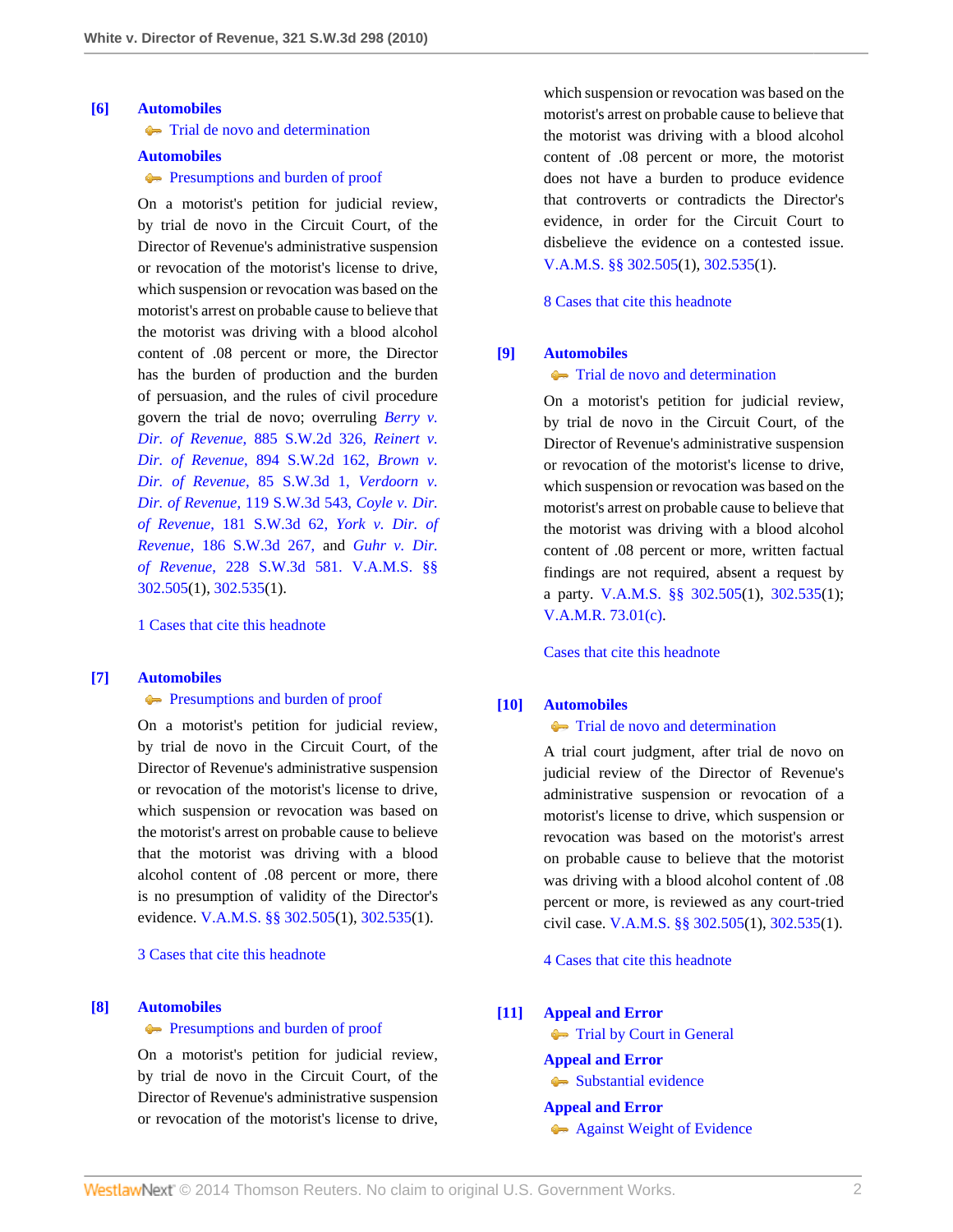In appeals from a court-tried civil case, the trial court's judgment will be affirmed unless there is no substantial evidence to support it, it is against the weight of the evidence, or it erroneously declares or applies the law.

[31 Cases that cite this headnote](http://www.westlaw.com/Link/RelatedInformation/DocHeadnoteLink?docGuid=I7d53ec1eac4f11df8228ac372eb82649&headnoteId=202281110201120101219080504&originationContext=document&vr=3.0&rs=cblt1.0&transitionType=CitingReferences&contextData=(sc.Search))

## <span id="page-2-0"></span>**[\[12\]](#page-8-5) [Appeal and Error](http://www.westlaw.com/Browse/Home/KeyNumber/30/View.html?docGuid=I7d53ec1eac4f11df8228ac372eb82649&originationContext=document&vr=3.0&rs=cblt1.0&transitionType=DocumentItem&contextData=(sc.Search))**

## **[Against Weight of Evidence](http://www.westlaw.com/Browse/Home/KeyNumber/30k1012/View.html?docGuid=I7d53ec1eac4f11df8228ac372eb82649&originationContext=document&vr=3.0&rs=cblt1.0&transitionType=DocumentItem&contextData=(sc.Search))**

To set aside a judgment as being against the weight of the evidence, the appellate court must have a firm belief that the judgment is wrong.

[4 Cases that cite this headnote](http://www.westlaw.com/Link/RelatedInformation/DocHeadnoteLink?docGuid=I7d53ec1eac4f11df8228ac372eb82649&headnoteId=202281110201220101219080504&originationContext=document&vr=3.0&rs=cblt1.0&transitionType=CitingReferences&contextData=(sc.Search))

## <span id="page-2-1"></span>**[\[13\]](#page-8-6) [Appeal and Error](http://www.westlaw.com/Browse/Home/KeyNumber/30/View.html?docGuid=I7d53ec1eac4f11df8228ac372eb82649&originationContext=document&vr=3.0&rs=cblt1.0&transitionType=DocumentItem&contextData=(sc.Search))**

## **[Conclusiveness in General](http://www.westlaw.com/Browse/Home/KeyNumber/30k1008/View.html?docGuid=I7d53ec1eac4f11df8228ac372eb82649&originationContext=document&vr=3.0&rs=cblt1.0&transitionType=DocumentItem&contextData=(sc.Search))**

When the facts relevant to an issue are contested, the reviewing court defers to the trial court's assessment of the evidence.

[19 Cases that cite this headnote](http://www.westlaw.com/Link/RelatedInformation/DocHeadnoteLink?docGuid=I7d53ec1eac4f11df8228ac372eb82649&headnoteId=202281110201320101219080504&originationContext=document&vr=3.0&rs=cblt1.0&transitionType=CitingReferences&contextData=(sc.Search))

## <span id="page-2-2"></span>**[\[14\]](#page-8-7) [Appeal and Error](http://www.westlaw.com/Browse/Home/KeyNumber/30/View.html?docGuid=I7d53ec1eac4f11df8228ac372eb82649&originationContext=document&vr=3.0&rs=cblt1.0&transitionType=DocumentItem&contextData=(sc.Search))**

[Review where facts are not disputed](http://www.westlaw.com/Browse/Home/KeyNumber/30k841/View.html?docGuid=I7d53ec1eac4f11df8228ac372eb82649&originationContext=document&vr=3.0&rs=cblt1.0&transitionType=DocumentItem&contextData=(sc.Search))

It is only when the evidence is uncontested that no deference is given by the appellate court to the trial court's findings.

[9 Cases that cite this headnote](http://www.westlaw.com/Link/RelatedInformation/DocHeadnoteLink?docGuid=I7d53ec1eac4f11df8228ac372eb82649&headnoteId=202281110201420101219080504&originationContext=document&vr=3.0&rs=cblt1.0&transitionType=CitingReferences&contextData=(sc.Search))

## <span id="page-2-3"></span>**[\[15\]](#page-8-8) [Appeal and Error](http://www.westlaw.com/Browse/Home/KeyNumber/30/View.html?docGuid=I7d53ec1eac4f11df8228ac372eb82649&originationContext=document&vr=3.0&rs=cblt1.0&transitionType=DocumentItem&contextData=(sc.Search))**

**[Review where facts are not disputed](http://www.westlaw.com/Browse/Home/KeyNumber/30k841/View.html?docGuid=I7d53ec1eac4f11df8228ac372eb82649&originationContext=document&vr=3.0&rs=cblt1.0&transitionType=DocumentItem&contextData=(sc.Search))** 

### **[Appeal and Error](http://www.westlaw.com/Browse/Home/KeyNumber/30/View.html?docGuid=I7d53ec1eac4f11df8228ac372eb82649&originationContext=document&vr=3.0&rs=cblt1.0&transitionType=DocumentItem&contextData=(sc.Search))**

[Cases submitted below on agreed case or](http://www.westlaw.com/Browse/Home/KeyNumber/30k845(2)/View.html?docGuid=I7d53ec1eac4f11df8228ac372eb82649&originationContext=document&vr=3.0&rs=cblt1.0&transitionType=DocumentItem&contextData=(sc.Search)) [statement](http://www.westlaw.com/Browse/Home/KeyNumber/30k845(2)/View.html?docGuid=I7d53ec1eac4f11df8228ac372eb82649&originationContext=document&vr=3.0&rs=cblt1.0&transitionType=DocumentItem&contextData=(sc.Search))

Evidence is uncontested in a court-tried civil case when the issue before the trial court involves only stipulated facts and does not involve resolution by the trial court of contested testimony, and in that circumstance, the only question before the appellate court is whether the trial court drew the proper legal conclusions from the facts stipulated.

### [14 Cases that cite this headnote](http://www.westlaw.com/Link/RelatedInformation/DocHeadnoteLink?docGuid=I7d53ec1eac4f11df8228ac372eb82649&headnoteId=202281110201520101219080504&originationContext=document&vr=3.0&rs=cblt1.0&transitionType=CitingReferences&contextData=(sc.Search))

## <span id="page-2-4"></span>**[\[16\]](#page-8-9) [Appeal and Error](http://www.westlaw.com/Browse/Home/KeyNumber/30/View.html?docGuid=I7d53ec1eac4f11df8228ac372eb82649&originationContext=document&vr=3.0&rs=cblt1.0&transitionType=DocumentItem&contextData=(sc.Search))**

## [Review where facts are not disputed](http://www.westlaw.com/Browse/Home/KeyNumber/30k841/View.html?docGuid=I7d53ec1eac4f11df8228ac372eb82649&originationContext=document&vr=3.0&rs=cblt1.0&transitionType=DocumentItem&contextData=(sc.Search))

Evidence is uncontested when a party has admitted in its pleadings, by counsel, or through the party's individual testimony the basic facts of other party's case, and in such cases, the issue is legal, and there is no finding of fact to which the appellate court may defer.

[8 Cases that cite this headnote](http://www.westlaw.com/Link/RelatedInformation/DocHeadnoteLink?docGuid=I7d53ec1eac4f11df8228ac372eb82649&headnoteId=202281110201620101219080504&originationContext=document&vr=3.0&rs=cblt1.0&transitionType=CitingReferences&contextData=(sc.Search))

### <span id="page-2-5"></span>**[\[17\]](#page-8-10) [Appeal and Error](http://www.westlaw.com/Browse/Home/KeyNumber/30/View.html?docGuid=I7d53ec1eac4f11df8228ac372eb82649&originationContext=document&vr=3.0&rs=cblt1.0&transitionType=DocumentItem&contextData=(sc.Search))**

[Credibility of witnesses; trial court's](http://www.westlaw.com/Browse/Home/KeyNumber/30k1008.1(4)/View.html?docGuid=I7d53ec1eac4f11df8228ac372eb82649&originationContext=document&vr=3.0&rs=cblt1.0&transitionType=DocumentItem&contextData=(sc.Search)) [superior opportunity](http://www.westlaw.com/Browse/Home/KeyNumber/30k1008.1(4)/View.html?docGuid=I7d53ec1eac4f11df8228ac372eb82649&originationContext=document&vr=3.0&rs=cblt1.0&transitionType=DocumentItem&contextData=(sc.Search))

When evidence is contested by disputing a fact in any manner, the appellate court defers to the trial court's determination of credibility.

[16 Cases that cite this headnote](http://www.westlaw.com/Link/RelatedInformation/DocHeadnoteLink?docGuid=I7d53ec1eac4f11df8228ac372eb82649&headnoteId=202281110201720101219080504&originationContext=document&vr=3.0&rs=cblt1.0&transitionType=CitingReferences&contextData=(sc.Search))

## <span id="page-2-6"></span>**[\[18\]](#page-8-11) [Evidence](http://www.westlaw.com/Browse/Home/KeyNumber/157/View.html?docGuid=I7d53ec1eac4f11df8228ac372eb82649&originationContext=document&vr=3.0&rs=cblt1.0&transitionType=DocumentItem&contextData=(sc.Search))**

## **[Credibility of witnesses in general](http://www.westlaw.com/Browse/Home/KeyNumber/157k588/View.html?docGuid=I7d53ec1eac4f11df8228ac372eb82649&originationContext=document&vr=3.0&rs=cblt1.0&transitionType=DocumentItem&contextData=(sc.Search))**

A trial court is free to disbelieve any, all, or none of the contested evidence.

[17 Cases that cite this headnote](http://www.westlaw.com/Link/RelatedInformation/DocHeadnoteLink?docGuid=I7d53ec1eac4f11df8228ac372eb82649&headnoteId=202281110201820101219080504&originationContext=document&vr=3.0&rs=cblt1.0&transitionType=CitingReferences&contextData=(sc.Search))

### <span id="page-2-7"></span>**[\[19\]](#page-8-12) [Appeal and Error](http://www.westlaw.com/Browse/Home/KeyNumber/30/View.html?docGuid=I7d53ec1eac4f11df8228ac372eb82649&originationContext=document&vr=3.0&rs=cblt1.0&transitionType=DocumentItem&contextData=(sc.Search))**

# **[Credibility of witnesses; trial court's](http://www.westlaw.com/Browse/Home/KeyNumber/30k1008.1(4)/View.html?docGuid=I7d53ec1eac4f11df8228ac372eb82649&originationContext=document&vr=3.0&rs=cblt1.0&transitionType=DocumentItem&contextData=(sc.Search))** [superior opportunity](http://www.westlaw.com/Browse/Home/KeyNumber/30k1008.1(4)/View.html?docGuid=I7d53ec1eac4f11df8228ac372eb82649&originationContext=document&vr=3.0&rs=cblt1.0&transitionType=DocumentItem&contextData=(sc.Search))

Appellate courts defer to the trial court on factual issues because it is in a better position not only to judge the credibility of witnesses and the persons directly, but also their sincerity and character and other trial intangibles which may not be completely revealed by the record.

[14 Cases that cite this headnote](http://www.westlaw.com/Link/RelatedInformation/DocHeadnoteLink?docGuid=I7d53ec1eac4f11df8228ac372eb82649&headnoteId=202281110201920101219080504&originationContext=document&vr=3.0&rs=cblt1.0&transitionType=CitingReferences&contextData=(sc.Search))

## <span id="page-2-8"></span>**[\[20\]](#page-8-13) [Appeal and Error](http://www.westlaw.com/Browse/Home/KeyNumber/30/View.html?docGuid=I7d53ec1eac4f11df8228ac372eb82649&originationContext=document&vr=3.0&rs=cblt1.0&transitionType=DocumentItem&contextData=(sc.Search))**

[Substituting reviewing court's judgment](http://www.westlaw.com/Browse/Home/KeyNumber/30k1008.1(3)/View.html?docGuid=I7d53ec1eac4f11df8228ac372eb82649&originationContext=document&vr=3.0&rs=cblt1.0&transitionType=DocumentItem&contextData=(sc.Search))

The appellate court's role is not to re-evaluate testimony through its own perspective.

[5 Cases that cite this headnote](http://www.westlaw.com/Link/RelatedInformation/DocHeadnoteLink?docGuid=I7d53ec1eac4f11df8228ac372eb82649&headnoteId=202281110202020101219080504&originationContext=document&vr=3.0&rs=cblt1.0&transitionType=CitingReferences&contextData=(sc.Search))

## <span id="page-2-9"></span>**[\[21\]](#page-8-14) [Appeal and Error](http://www.westlaw.com/Browse/Home/KeyNumber/30/View.html?docGuid=I7d53ec1eac4f11df8228ac372eb82649&originationContext=document&vr=3.0&rs=cblt1.0&transitionType=DocumentItem&contextData=(sc.Search))**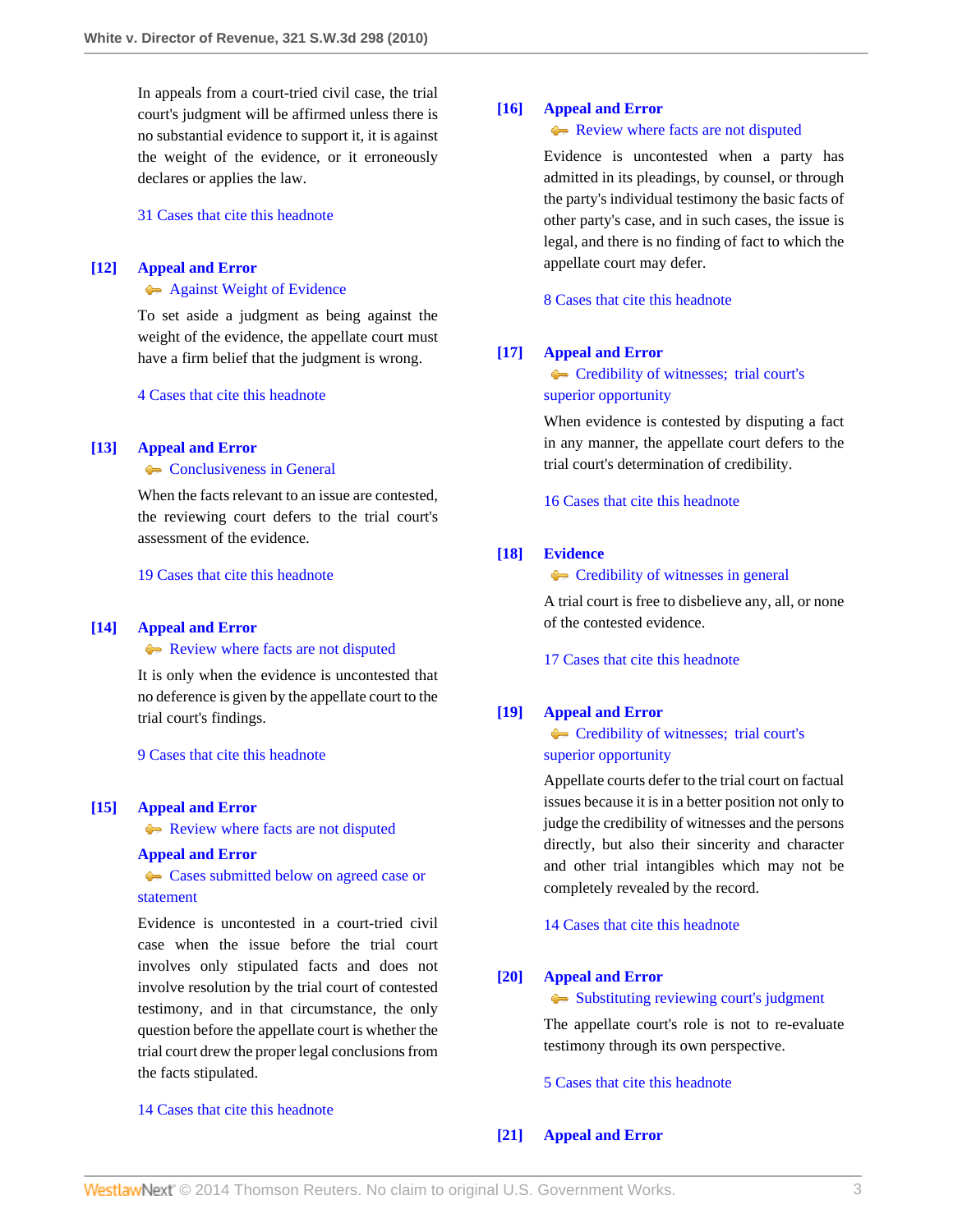## **[Against Weight of Evidence](http://www.westlaw.com/Browse/Home/KeyNumber/30k1012/View.html?docGuid=I7d53ec1eac4f11df8228ac372eb82649&originationContext=document&vr=3.0&rs=cblt1.0&transitionType=DocumentItem&contextData=(sc.Search))**

"Weight of the evidence," for purposes of determining whether the trial court's judgment is against the weight of the evidence, denotes probative value and not the quantity of evidence.

[12 Cases that cite this headnote](http://www.westlaw.com/Link/RelatedInformation/DocHeadnoteLink?docGuid=I7d53ec1eac4f11df8228ac372eb82649&headnoteId=202281110202120101219080504&originationContext=document&vr=3.0&rs=cblt1.0&transitionType=CitingReferences&contextData=(sc.Search))

## <span id="page-3-0"></span>**[\[22\]](#page-9-0) [Automobiles](http://www.westlaw.com/Browse/Home/KeyNumber/48A/View.html?docGuid=I7d53ec1eac4f11df8228ac372eb82649&originationContext=document&vr=3.0&rs=cblt1.0&transitionType=DocumentItem&contextData=(sc.Search))**

### • [Intoxication; Implied Consent](http://www.westlaw.com/Browse/Home/KeyNumber/48Ak144.1(1.10)/View.html?docGuid=I7d53ec1eac4f11df8228ac372eb82649&originationContext=document&vr=3.0&rs=cblt1.0&transitionType=DocumentItem&contextData=(sc.Search))

The probable cause required for the administrative suspension or revocation of a driver's license is the level of probable cause necessary to arrest a driver for an alcohol-related violation, and that level of probable cause will exist when a police officer observes unusual or illegal operation of a motor vehicle and observes indicia of intoxication on coming into contact with the motorist. [U.S.C.A. Const.Amend. 4;](http://www.westlaw.com/Link/Document/FullText?findType=L&pubNum=1000546&cite=USCOAMENDIV&originatingDoc=I7d53ec1eac4f11df8228ac372eb82649&refType=LQ&originationContext=document&vr=3.0&rs=cblt1.0&transitionType=DocumentItem&contextData=(sc.Search)) [V.A.M.S. Const. Art. 1, § 15](http://www.westlaw.com/Link/Document/FullText?findType=L&pubNum=1000229&cite=MOCNART1S15&originatingDoc=I7d53ec1eac4f11df8228ac372eb82649&refType=LQ&originationContext=document&vr=3.0&rs=cblt1.0&transitionType=DocumentItem&contextData=(sc.Search)); [V.A.M.S. §](http://www.westlaw.com/Link/Document/FullText?findType=L&pubNum=1000229&cite=MOST302.505&originatingDoc=I7d53ec1eac4f11df8228ac372eb82649&refType=LQ&originationContext=document&vr=3.0&rs=cblt1.0&transitionType=DocumentItem&contextData=(sc.Search)) [302.505](http://www.westlaw.com/Link/Document/FullText?findType=L&pubNum=1000229&cite=MOST302.505&originatingDoc=I7d53ec1eac4f11df8228ac372eb82649&refType=LQ&originationContext=document&vr=3.0&rs=cblt1.0&transitionType=DocumentItem&contextData=(sc.Search))(1).

[4 Cases that cite this headnote](http://www.westlaw.com/Link/RelatedInformation/DocHeadnoteLink?docGuid=I7d53ec1eac4f11df8228ac372eb82649&headnoteId=202281110202220101219080504&originationContext=document&vr=3.0&rs=cblt1.0&transitionType=CitingReferences&contextData=(sc.Search))

#### <span id="page-3-1"></span>**[\[23\]](#page-9-1) [Automobiles](http://www.westlaw.com/Browse/Home/KeyNumber/48A/View.html?docGuid=I7d53ec1eac4f11df8228ac372eb82649&originationContext=document&vr=3.0&rs=cblt1.0&transitionType=DocumentItem&contextData=(sc.Search))**

[Intoxication and implied consent in general](http://www.westlaw.com/Browse/Home/KeyNumber/48Ak144.2(10.2)/View.html?docGuid=I7d53ec1eac4f11df8228ac372eb82649&originationContext=document&vr=3.0&rs=cblt1.0&transitionType=DocumentItem&contextData=(sc.Search))

The level of proof necessary to show probable cause to believe a motorist was driving with a blood alcohol content of .08 percent or greater, for purposes of administrative suspension or revocation of a driver's license, is substantially less than that required to establish guilt beyond a reasonable doubt. [V.A.M.S. § 302.505\(](http://www.westlaw.com/Link/Document/FullText?findType=L&pubNum=1000229&cite=MOST302.505&originatingDoc=I7d53ec1eac4f11df8228ac372eb82649&refType=LQ&originationContext=document&vr=3.0&rs=cblt1.0&transitionType=DocumentItem&contextData=(sc.Search))1).

[2 Cases that cite this headnote](http://www.westlaw.com/Link/RelatedInformation/DocHeadnoteLink?docGuid=I7d53ec1eac4f11df8228ac372eb82649&headnoteId=202281110202320101219080504&originationContext=document&vr=3.0&rs=cblt1.0&transitionType=CitingReferences&contextData=(sc.Search))

## <span id="page-3-2"></span>**[\[24\]](#page-9-2) [Criminal Law](http://www.westlaw.com/Browse/Home/KeyNumber/110/View.html?docGuid=I7d53ec1eac4f11df8228ac372eb82649&originationContext=document&vr=3.0&rs=cblt1.0&transitionType=DocumentItem&contextData=(sc.Search))**

#### [Review De Novo](http://www.westlaw.com/Browse/Home/KeyNumber/110XXIV(L)13/View.html?docGuid=I7d53ec1eac4f11df8228ac372eb82649&originationContext=document&vr=3.0&rs=cblt1.0&transitionType=DocumentItem&contextData=(sc.Search))

Determinations of probable cause for an arrest should be reviewed de novo on appeal. [U.S.C.A.](http://www.westlaw.com/Link/Document/FullText?findType=L&pubNum=1000546&cite=USCOAMENDIV&originatingDoc=I7d53ec1eac4f11df8228ac372eb82649&refType=LQ&originationContext=document&vr=3.0&rs=cblt1.0&transitionType=DocumentItem&contextData=(sc.Search)) [Const.Amend. 4;](http://www.westlaw.com/Link/Document/FullText?findType=L&pubNum=1000546&cite=USCOAMENDIV&originatingDoc=I7d53ec1eac4f11df8228ac372eb82649&refType=LQ&originationContext=document&vr=3.0&rs=cblt1.0&transitionType=DocumentItem&contextData=(sc.Search)) [V.A.M.S. Const. Art. 1, § 15.](http://www.westlaw.com/Link/Document/FullText?findType=L&pubNum=1000229&cite=MOCNART1S15&originatingDoc=I7d53ec1eac4f11df8228ac372eb82649&refType=LQ&originationContext=document&vr=3.0&rs=cblt1.0&transitionType=DocumentItem&contextData=(sc.Search))

[Cases that cite this headnote](http://www.westlaw.com/Link/RelatedInformation/DocHeadnoteLink?docGuid=I7d53ec1eac4f11df8228ac372eb82649&headnoteId=202281110202420101219080504&originationContext=document&vr=3.0&rs=cblt1.0&transitionType=CitingReferences&contextData=(sc.Search))

<span id="page-3-3"></span>**[\[25\]](#page-9-3) [Criminal Law](http://www.westlaw.com/Browse/Home/KeyNumber/110/View.html?docGuid=I7d53ec1eac4f11df8228ac372eb82649&originationContext=document&vr=3.0&rs=cblt1.0&transitionType=DocumentItem&contextData=(sc.Search))**

**[Discretion of Lower Court](http://www.westlaw.com/Browse/Home/KeyNumber/110XXIV(N)/View.html?docGuid=I7d53ec1eac4f11df8228ac372eb82649&originationContext=document&vr=3.0&rs=cblt1.0&transitionType=DocumentItem&contextData=(sc.Search))** 

The appellate court does not defer to a trial court's determination of probable cause for an arrest; rather, the trial court's determination is reviewed for abuse of discretion. [U.S.C.A.](http://www.westlaw.com/Link/Document/FullText?findType=L&pubNum=1000546&cite=USCOAMENDIV&originatingDoc=I7d53ec1eac4f11df8228ac372eb82649&refType=LQ&originationContext=document&vr=3.0&rs=cblt1.0&transitionType=DocumentItem&contextData=(sc.Search)) [Const.Amend. 4;](http://www.westlaw.com/Link/Document/FullText?findType=L&pubNum=1000546&cite=USCOAMENDIV&originatingDoc=I7d53ec1eac4f11df8228ac372eb82649&refType=LQ&originationContext=document&vr=3.0&rs=cblt1.0&transitionType=DocumentItem&contextData=(sc.Search)) [V.A.M.S. Const. Art. 1, § 15.](http://www.westlaw.com/Link/Document/FullText?findType=L&pubNum=1000229&cite=MOCNART1S15&originatingDoc=I7d53ec1eac4f11df8228ac372eb82649&refType=LQ&originationContext=document&vr=3.0&rs=cblt1.0&transitionType=DocumentItem&contextData=(sc.Search))

[2 Cases that cite this headnote](http://www.westlaw.com/Link/RelatedInformation/DocHeadnoteLink?docGuid=I7d53ec1eac4f11df8228ac372eb82649&headnoteId=202281110202520101219080504&originationContext=document&vr=3.0&rs=cblt1.0&transitionType=CitingReferences&contextData=(sc.Search))

## <span id="page-3-4"></span>**[\[26\]](#page-9-4) [Criminal Law](http://www.westlaw.com/Browse/Home/KeyNumber/110/View.html?docGuid=I7d53ec1eac4f11df8228ac372eb82649&originationContext=document&vr=3.0&rs=cblt1.0&transitionType=DocumentItem&contextData=(sc.Search))**

## [Search and arrest](http://www.westlaw.com/Browse/Home/KeyNumber/110k1158.2/View.html?docGuid=I7d53ec1eac4f11df8228ac372eb82649&originationContext=document&vr=3.0&rs=cblt1.0&transitionType=DocumentItem&contextData=(sc.Search))

When reviewing a trial court's determination of probable cause for an arrest, a reviewing court should take care both to review findings of historical fact only for clear error and to give due weight to inferences drawn from those facts by resident judges and local law enforcement officers. [U.S.C.A. Const.Amend. 4](http://www.westlaw.com/Link/Document/FullText?findType=L&pubNum=1000546&cite=USCOAMENDIV&originatingDoc=I7d53ec1eac4f11df8228ac372eb82649&refType=LQ&originationContext=document&vr=3.0&rs=cblt1.0&transitionType=DocumentItem&contextData=(sc.Search)); [V.A.M.S.](http://www.westlaw.com/Link/Document/FullText?findType=L&pubNum=1000229&cite=MOCNART1S15&originatingDoc=I7d53ec1eac4f11df8228ac372eb82649&refType=LQ&originationContext=document&vr=3.0&rs=cblt1.0&transitionType=DocumentItem&contextData=(sc.Search)) [Const. Art. 1, § 15.](http://www.westlaw.com/Link/Document/FullText?findType=L&pubNum=1000229&cite=MOCNART1S15&originatingDoc=I7d53ec1eac4f11df8228ac372eb82649&refType=LQ&originationContext=document&vr=3.0&rs=cblt1.0&transitionType=DocumentItem&contextData=(sc.Search))

[1 Cases that cite this headnote](http://www.westlaw.com/Link/RelatedInformation/DocHeadnoteLink?docGuid=I7d53ec1eac4f11df8228ac372eb82649&headnoteId=202281110202620101219080504&originationContext=document&vr=3.0&rs=cblt1.0&transitionType=CitingReferences&contextData=(sc.Search))

## <span id="page-3-5"></span>**[\[27\]](#page-9-5) [Appeal and Error](http://www.westlaw.com/Browse/Home/KeyNumber/30/View.html?docGuid=I7d53ec1eac4f11df8228ac372eb82649&originationContext=document&vr=3.0&rs=cblt1.0&transitionType=DocumentItem&contextData=(sc.Search))**

### [Clear, plain, or manifest error](http://www.westlaw.com/Browse/Home/KeyNumber/30k1011.1(7)/View.html?docGuid=I7d53ec1eac4f11df8228ac372eb82649&originationContext=document&vr=3.0&rs=cblt1.0&transitionType=DocumentItem&contextData=(sc.Search))

Where there are two permissible views of the evidence, the factfinder's choice between them cannot be clearly erroneous.

[1 Cases that cite this headnote](http://www.westlaw.com/Link/RelatedInformation/DocHeadnoteLink?docGuid=I7d53ec1eac4f11df8228ac372eb82649&headnoteId=202281110202720101219080504&originationContext=document&vr=3.0&rs=cblt1.0&transitionType=CitingReferences&contextData=(sc.Search))

## <span id="page-3-6"></span>**[\[28\]](#page-9-6) [Criminal Law](http://www.westlaw.com/Browse/Home/KeyNumber/110/View.html?docGuid=I7d53ec1eac4f11df8228ac372eb82649&originationContext=document&vr=3.0&rs=cblt1.0&transitionType=DocumentItem&contextData=(sc.Search))**

## [Search and arrest](http://www.westlaw.com/Browse/Home/KeyNumber/110k1158.2/View.html?docGuid=I7d53ec1eac4f11df8228ac372eb82649&originationContext=document&vr=3.0&rs=cblt1.0&transitionType=DocumentItem&contextData=(sc.Search))

When reviewing a trial court's determination of probable cause for an arrest, a reviewing court should consider background facts, such as the distinctive features and events of the community and the police officer's lens of his police experience and expertise, that inform the trial court's assessment of the historical facts. [U.S.C.A. Const.Amend. 4](http://www.westlaw.com/Link/Document/FullText?findType=L&pubNum=1000546&cite=USCOAMENDIV&originatingDoc=I7d53ec1eac4f11df8228ac372eb82649&refType=LQ&originationContext=document&vr=3.0&rs=cblt1.0&transitionType=DocumentItem&contextData=(sc.Search)); [V.A.M.S. Const. Art.](http://www.westlaw.com/Link/Document/FullText?findType=L&pubNum=1000229&cite=MOCNART1S15&originatingDoc=I7d53ec1eac4f11df8228ac372eb82649&refType=LQ&originationContext=document&vr=3.0&rs=cblt1.0&transitionType=DocumentItem&contextData=(sc.Search)) [1, § 15](http://www.westlaw.com/Link/Document/FullText?findType=L&pubNum=1000229&cite=MOCNART1S15&originatingDoc=I7d53ec1eac4f11df8228ac372eb82649&refType=LQ&originationContext=document&vr=3.0&rs=cblt1.0&transitionType=DocumentItem&contextData=(sc.Search)).

[Cases that cite this headnote](http://www.westlaw.com/Link/RelatedInformation/DocHeadnoteLink?docGuid=I7d53ec1eac4f11df8228ac372eb82649&headnoteId=202281110202820101219080504&originationContext=document&vr=3.0&rs=cblt1.0&transitionType=CitingReferences&contextData=(sc.Search))

#### <span id="page-3-7"></span>**[\[29\]](#page-10-0) [Criminal Law](http://www.westlaw.com/Browse/Home/KeyNumber/110/View.html?docGuid=I7d53ec1eac4f11df8228ac372eb82649&originationContext=document&vr=3.0&rs=cblt1.0&transitionType=DocumentItem&contextData=(sc.Search))**

[Review De Novo](http://www.westlaw.com/Browse/Home/KeyNumber/110XXIV(L)13/View.html?docGuid=I7d53ec1eac4f11df8228ac372eb82649&originationContext=document&vr=3.0&rs=cblt1.0&transitionType=DocumentItem&contextData=(sc.Search)) **[Criminal Law](http://www.westlaw.com/Browse/Home/KeyNumber/110/View.html?docGuid=I7d53ec1eac4f11df8228ac372eb82649&originationContext=document&vr=3.0&rs=cblt1.0&transitionType=DocumentItem&contextData=(sc.Search))**

[Search and arrest](http://www.westlaw.com/Browse/Home/KeyNumber/110k1158.2/View.html?docGuid=I7d53ec1eac4f11df8228ac372eb82649&originationContext=document&vr=3.0&rs=cblt1.0&transitionType=DocumentItem&contextData=(sc.Search))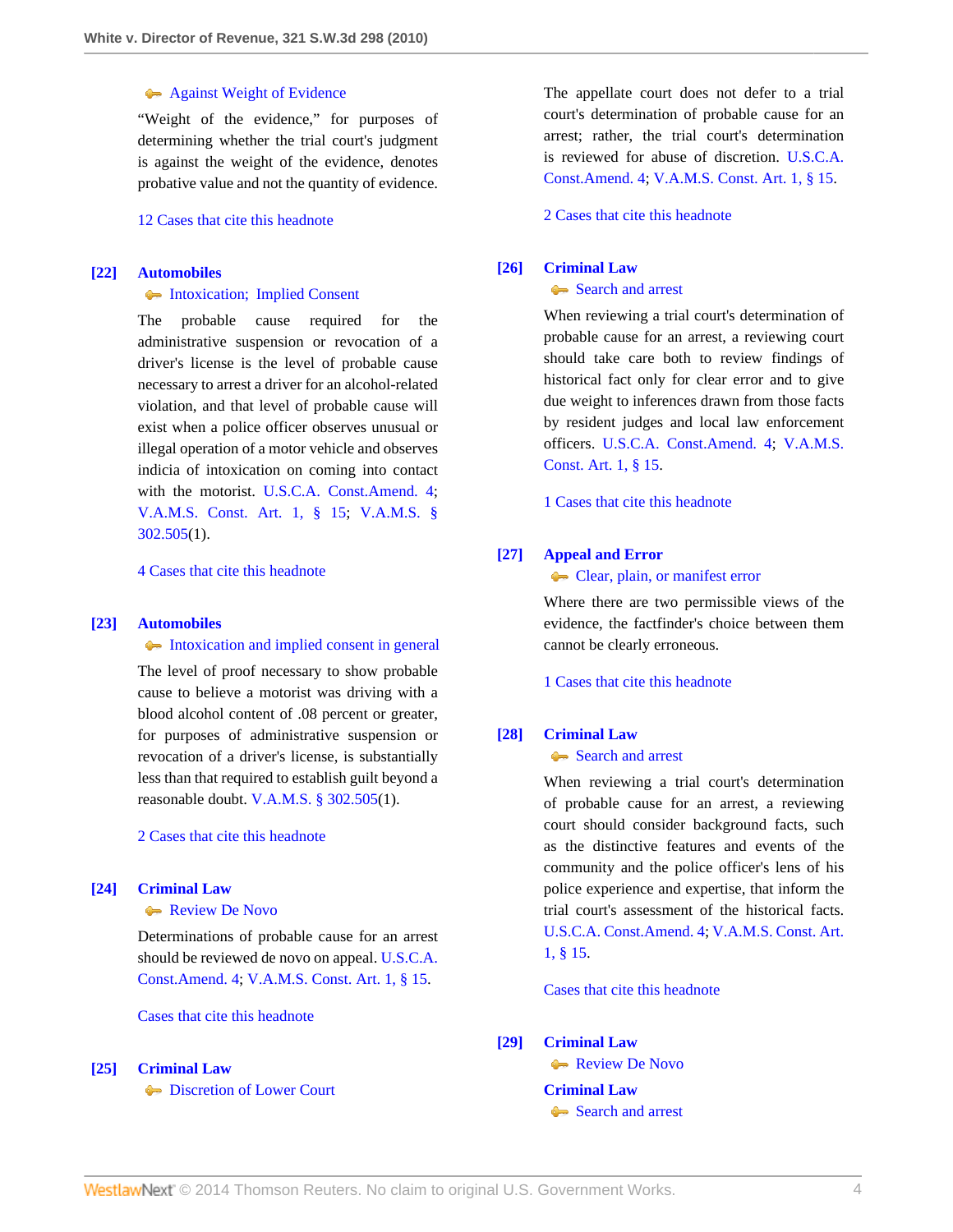The appellate court reviews a trial court's determination of probable cause for an arrest de novo under an abuse of discretion standard and gives deference to the inferences the trial court made from the historical facts, including the trial court's credibility determinations. [U.S.C.A.](http://www.westlaw.com/Link/Document/FullText?findType=L&pubNum=1000546&cite=USCOAMENDIV&originatingDoc=I7d53ec1eac4f11df8228ac372eb82649&refType=LQ&originationContext=document&vr=3.0&rs=cblt1.0&transitionType=DocumentItem&contextData=(sc.Search)) [Const.Amend. 4;](http://www.westlaw.com/Link/Document/FullText?findType=L&pubNum=1000546&cite=USCOAMENDIV&originatingDoc=I7d53ec1eac4f11df8228ac372eb82649&refType=LQ&originationContext=document&vr=3.0&rs=cblt1.0&transitionType=DocumentItem&contextData=(sc.Search)) [V.A.M.S. Const. Art. 1, § 15.](http://www.westlaw.com/Link/Document/FullText?findType=L&pubNum=1000229&cite=MOCNART1S15&originatingDoc=I7d53ec1eac4f11df8228ac372eb82649&refType=LQ&originationContext=document&vr=3.0&rs=cblt1.0&transitionType=DocumentItem&contextData=(sc.Search))

## [2 Cases that cite this headnote](http://www.westlaw.com/Link/RelatedInformation/DocHeadnoteLink?docGuid=I7d53ec1eac4f11df8228ac372eb82649&headnoteId=202281110202920101219080504&originationContext=document&vr=3.0&rs=cblt1.0&transitionType=CitingReferences&contextData=(sc.Search))

#### <span id="page-4-1"></span>**[\[30\]](#page-10-1) [Automobiles](http://www.westlaw.com/Browse/Home/KeyNumber/48A/View.html?docGuid=I7d53ec1eac4f11df8228ac372eb82649&originationContext=document&vr=3.0&rs=cblt1.0&transitionType=DocumentItem&contextData=(sc.Search))**

#### **[Trial de novo and determination](http://www.westlaw.com/Browse/Home/KeyNumber/48Ak144.2(4)/View.html?docGuid=I7d53ec1eac4f11df8228ac372eb82649&originationContext=document&vr=3.0&rs=cblt1.0&transitionType=DocumentItem&contextData=(sc.Search))**

For purposes of review of administrative suspension or revocation of a driver's license, appellate courts must defer to the trial court's ability to weigh the credibility of the witnesses when reviewing de novo whether the officer had probable cause to believe that the driver was intoxicated, as basis for arrest. [U.S.C.A.](http://www.westlaw.com/Link/Document/FullText?findType=L&pubNum=1000546&cite=USCOAMENDIV&originatingDoc=I7d53ec1eac4f11df8228ac372eb82649&refType=LQ&originationContext=document&vr=3.0&rs=cblt1.0&transitionType=DocumentItem&contextData=(sc.Search)) [Const.Amend. 4;](http://www.westlaw.com/Link/Document/FullText?findType=L&pubNum=1000546&cite=USCOAMENDIV&originatingDoc=I7d53ec1eac4f11df8228ac372eb82649&refType=LQ&originationContext=document&vr=3.0&rs=cblt1.0&transitionType=DocumentItem&contextData=(sc.Search)) [V.A.M.S. Const. Art. 1, § 15.](http://www.westlaw.com/Link/Document/FullText?findType=L&pubNum=1000229&cite=MOCNART1S15&originatingDoc=I7d53ec1eac4f11df8228ac372eb82649&refType=LQ&originationContext=document&vr=3.0&rs=cblt1.0&transitionType=DocumentItem&contextData=(sc.Search))

[2 Cases that cite this headnote](http://www.westlaw.com/Link/RelatedInformation/DocHeadnoteLink?docGuid=I7d53ec1eac4f11df8228ac372eb82649&headnoteId=202281110203020101219080504&originationContext=document&vr=3.0&rs=cblt1.0&transitionType=CitingReferences&contextData=(sc.Search))

#### <span id="page-4-0"></span>**[\[31\]](#page-10-2) [Automobiles](http://www.westlaw.com/Browse/Home/KeyNumber/48A/View.html?docGuid=I7d53ec1eac4f11df8228ac372eb82649&originationContext=document&vr=3.0&rs=cblt1.0&transitionType=DocumentItem&contextData=(sc.Search))**

[Intoxication and implied consent in general](http://www.westlaw.com/Browse/Home/KeyNumber/48Ak144.2(10.2)/View.html?docGuid=I7d53ec1eac4f11df8228ac372eb82649&originationContext=document&vr=3.0&rs=cblt1.0&transitionType=DocumentItem&contextData=(sc.Search))

Circuit Court's determination, on motorist's petition for judicial review, by trial de novo in the Circuit Court, of the Director of Revenue's administrative suspension of the motorist's license to drive, that state highway patrol sergeant lacked probable cause to arrest motorist for an alcohol-related offense, was not against the weight of the evidence; motorist's cross-examination of sergeant pointed out inconsistencies in sergeant's testimony that called into question either his recollection of events or his credibility and, as a result, undermined his testimony on direct examination and his statements in his written report, and Circuit Court could have believed that sergeant was mistaken or applied an unreasonable standard regarding indicia of intoxication. [U.S.C.A. Const.Amend. 4](http://www.westlaw.com/Link/Document/FullText?findType=L&pubNum=1000546&cite=USCOAMENDIV&originatingDoc=I7d53ec1eac4f11df8228ac372eb82649&refType=LQ&originationContext=document&vr=3.0&rs=cblt1.0&transitionType=DocumentItem&contextData=(sc.Search)); [V.A.M.S. Const. Art.](http://www.westlaw.com/Link/Document/FullText?findType=L&pubNum=1000229&cite=MOCNART1S15&originatingDoc=I7d53ec1eac4f11df8228ac372eb82649&refType=LQ&originationContext=document&vr=3.0&rs=cblt1.0&transitionType=DocumentItem&contextData=(sc.Search)) [1, § 15](http://www.westlaw.com/Link/Document/FullText?findType=L&pubNum=1000229&cite=MOCNART1S15&originatingDoc=I7d53ec1eac4f11df8228ac372eb82649&refType=LQ&originationContext=document&vr=3.0&rs=cblt1.0&transitionType=DocumentItem&contextData=(sc.Search)); [V.A.M.S. §§ 302.505\(](http://www.westlaw.com/Link/Document/FullText?findType=L&pubNum=1000229&cite=MOST302.505&originatingDoc=I7d53ec1eac4f11df8228ac372eb82649&refType=LQ&originationContext=document&vr=3.0&rs=cblt1.0&transitionType=DocumentItem&contextData=(sc.Search))1), [302.535\(](http://www.westlaw.com/Link/Document/FullText?findType=L&pubNum=1000229&cite=MOST302.535&originatingDoc=I7d53ec1eac4f11df8228ac372eb82649&refType=LQ&originationContext=document&vr=3.0&rs=cblt1.0&transitionType=DocumentItem&contextData=(sc.Search))1).

[4 Cases that cite this headnote](http://www.westlaw.com/Link/RelatedInformation/DocHeadnoteLink?docGuid=I7d53ec1eac4f11df8228ac372eb82649&headnoteId=202281110203120101219080504&originationContext=document&vr=3.0&rs=cblt1.0&transitionType=CitingReferences&contextData=(sc.Search))

## <span id="page-4-2"></span>**[\[32\]](#page-11-0) [Arrest](http://www.westlaw.com/Browse/Home/KeyNumber/35/View.html?docGuid=I7d53ec1eac4f11df8228ac372eb82649&originationContext=document&vr=3.0&rs=cblt1.0&transitionType=DocumentItem&contextData=(sc.Search))**

#### [What constitutes such cause in general](http://www.westlaw.com/Browse/Home/KeyNumber/35k63.4(2)/View.html?docGuid=I7d53ec1eac4f11df8228ac372eb82649&originationContext=document&vr=3.0&rs=cblt1.0&transitionType=DocumentItem&contextData=(sc.Search))

Probable cause to arrest exists when the arresting officer's knowledge of the particular facts and circumstances is sufficient to warrant a prudent person's belief that a suspect has committed an offense. [U.S.C.A. Const.Amend. 4;](http://www.westlaw.com/Link/Document/FullText?findType=L&pubNum=1000546&cite=USCOAMENDIV&originatingDoc=I7d53ec1eac4f11df8228ac372eb82649&refType=LQ&originationContext=document&vr=3.0&rs=cblt1.0&transitionType=DocumentItem&contextData=(sc.Search)) [V.A.M.S.](http://www.westlaw.com/Link/Document/FullText?findType=L&pubNum=1000229&cite=MOCNART1S15&originatingDoc=I7d53ec1eac4f11df8228ac372eb82649&refType=LQ&originationContext=document&vr=3.0&rs=cblt1.0&transitionType=DocumentItem&contextData=(sc.Search)) [Const. Art. 1, § 15.](http://www.westlaw.com/Link/Document/FullText?findType=L&pubNum=1000229&cite=MOCNART1S15&originatingDoc=I7d53ec1eac4f11df8228ac372eb82649&refType=LQ&originationContext=document&vr=3.0&rs=cblt1.0&transitionType=DocumentItem&contextData=(sc.Search))

[3 Cases that cite this headnote](http://www.westlaw.com/Link/RelatedInformation/DocHeadnoteLink?docGuid=I7d53ec1eac4f11df8228ac372eb82649&headnoteId=202281110203220101219080504&originationContext=document&vr=3.0&rs=cblt1.0&transitionType=CitingReferences&contextData=(sc.Search))

## <span id="page-4-3"></span>**[\[33\]](#page-11-1) [Arrest](http://www.westlaw.com/Browse/Home/KeyNumber/35/View.html?docGuid=I7d53ec1eac4f11df8228ac372eb82649&originationContext=document&vr=3.0&rs=cblt1.0&transitionType=DocumentItem&contextData=(sc.Search))**

[What constitutes such cause in general](http://www.westlaw.com/Browse/Home/KeyNumber/35k63.4(2)/View.html?docGuid=I7d53ec1eac4f11df8228ac372eb82649&originationContext=document&vr=3.0&rs=cblt1.0&transitionType=DocumentItem&contextData=(sc.Search))

There is no precise test for determining whether probable cause for an arrest exists; rather, it is based on the particular facts and circumstances of the individual case. [U.S.C.A. Const.Amend.](http://www.westlaw.com/Link/Document/FullText?findType=L&pubNum=1000546&cite=USCOAMENDIV&originatingDoc=I7d53ec1eac4f11df8228ac372eb82649&refType=LQ&originationContext=document&vr=3.0&rs=cblt1.0&transitionType=DocumentItem&contextData=(sc.Search)) [4](http://www.westlaw.com/Link/Document/FullText?findType=L&pubNum=1000546&cite=USCOAMENDIV&originatingDoc=I7d53ec1eac4f11df8228ac372eb82649&refType=LQ&originationContext=document&vr=3.0&rs=cblt1.0&transitionType=DocumentItem&contextData=(sc.Search)); [V.A.M.S. Const. Art. 1, § 15](http://www.westlaw.com/Link/Document/FullText?findType=L&pubNum=1000229&cite=MOCNART1S15&originatingDoc=I7d53ec1eac4f11df8228ac372eb82649&refType=LQ&originationContext=document&vr=3.0&rs=cblt1.0&transitionType=DocumentItem&contextData=(sc.Search)).

[2 Cases that cite this headnote](http://www.westlaw.com/Link/RelatedInformation/DocHeadnoteLink?docGuid=I7d53ec1eac4f11df8228ac372eb82649&headnoteId=202281110203320101219080504&originationContext=document&vr=3.0&rs=cblt1.0&transitionType=CitingReferences&contextData=(sc.Search))

#### **Attorneys and Law Firms**

**\*301** [Matthew L. Dameron](http://www.westlaw.com/Link/Document/FullText?findType=h&pubNum=176284&cite=0325486301&originatingDoc=I7d53ec1eac4f11df8228ac372eb82649&refType=RQ&originationContext=document&vr=3.0&rs=cblt1.0&transitionType=DocumentItem&contextData=(sc.Search)), Atty. General's Office, Jefferson City, for appellant.

[James E. Switzer,](http://www.westlaw.com/Link/Document/FullText?findType=h&pubNum=176284&cite=0156962901&originatingDoc=I7d53ec1eac4f11df8228ac372eb82649&refType=RQ&originationContext=document&vr=3.0&rs=cblt1.0&transitionType=DocumentItem&contextData=(sc.Search)) James E, Switzer LLC, Clinton, for respondent.

## **Opinion**

#### [PATRICIA BRECKENRIDGE,](http://www.westlaw.com/Link/Document/FullText?findType=h&pubNum=176284&cite=0222756001&originatingDoc=I7d53ec1eac4f11df8228ac372eb82649&refType=RQ&originationContext=document&vr=3.0&rs=cblt1.0&transitionType=DocumentItem&contextData=(sc.Search)) Judge.

<span id="page-4-4"></span>Adam Ford White was arrested for driving while intoxicated in violation of **\*302** [section 577.010, RSMo 2000](http://www.westlaw.com/Link/Document/FullText?findType=L&pubNum=1000229&cite=MOST577.010&originatingDoc=I7d53ec1eac4f11df8228ac372eb82649&refType=LQ&originationContext=document&vr=3.0&rs=cblt1.0&transitionType=DocumentItem&contextData=(sc.Search)). Thereafter, the director of revenue suspended his license, under section  $302.505$ , <sup>[1](#page-11-2)</sup> for being arrested on probable cause to believe he was driving with a blood alcohol content of .08 percent or greater. Mr. White filed a petition with the trial court to review the suspension of his license. After a trial de novo, the trial court reinstated his driving privilege. The director appeals. The director claims the trial court's judgment is against the weight of the evidence and misapplies the law regarding probable cause. In [section 302.535](http://www.westlaw.com/Link/Document/FullText?findType=L&pubNum=1000229&cite=MOST302.535&originatingDoc=I7d53ec1eac4f11df8228ac372eb82649&refType=LQ&originationContext=document&vr=3.0&rs=cblt1.0&transitionType=DocumentItem&contextData=(sc.Search)), the statute authorizing the trial de novo, the legislature placed the burden of proof on the director and provided that Missouri rules of civil procedure apply, which include the rule that the evidence is viewed in the light most favorable to the trial court's judgment. Additionally, as in any court-tried civil case, the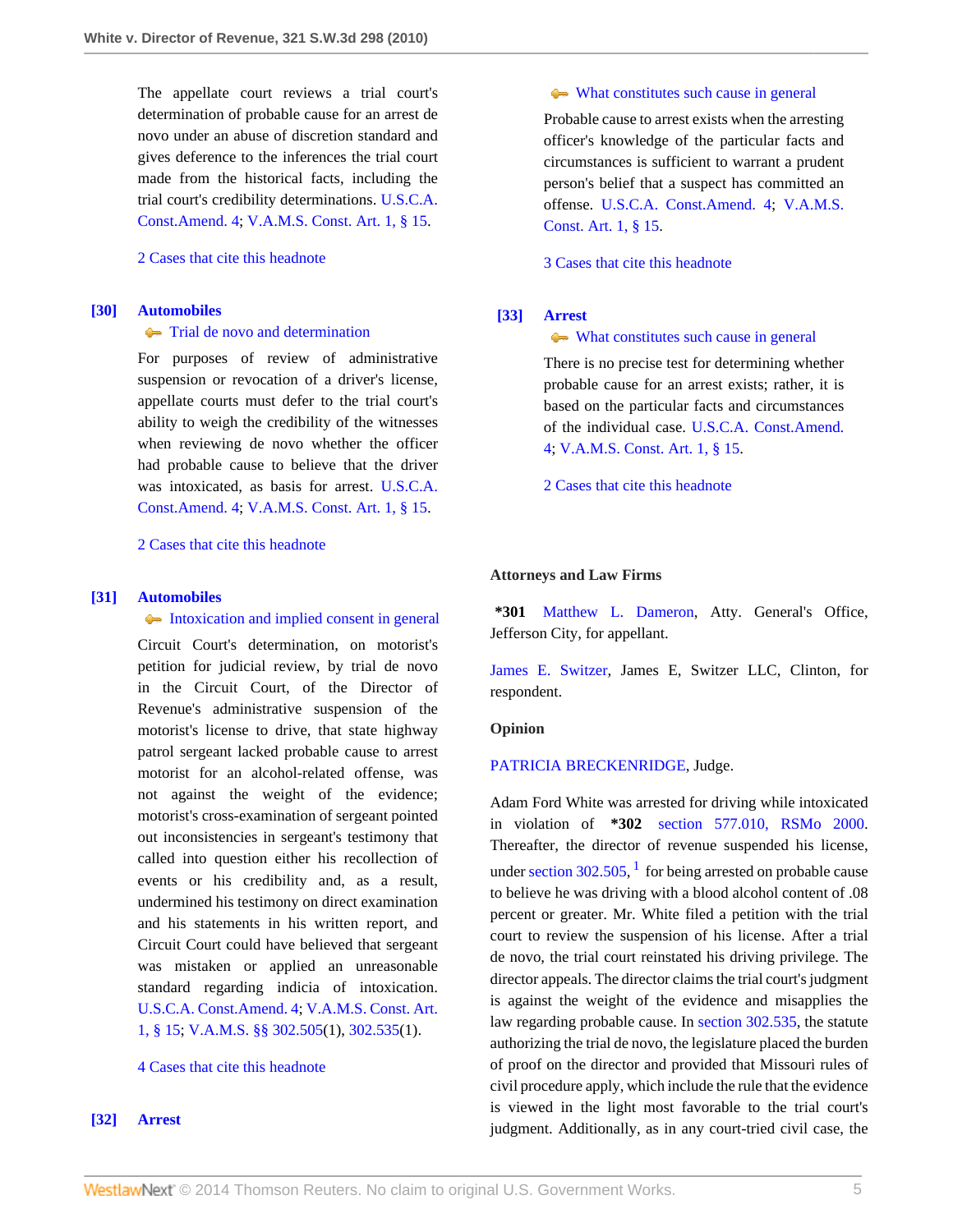trial court can disbelieve all, some, or none of the director's evidence on the contested issue of probable cause. Applying this law, the trial court's judgment was not against the weight of the evidence and the trial court did not misapply the law. The trial court's judgment is affirmed.

#### **Factual and Procedural Background**

On September 20, 2007, a Missouri Highway Patrol sergeant stopped Mr. White after observing that he failed to signal when turning. During the stop, the sergeant administered a series of field sobriety tests and then arrested Mr. White for driving while intoxicated. Following Mr. White's arrest, the sergeant transported him to the Henry County jail and administered a breath test, which showed that his blood alcohol content was above the legal limit.<sup>[2](#page-11-3)</sup> Thereafter, the director administratively suspended Mr. White's driver's license under [section 302.505.](http://www.westlaw.com/Link/Document/FullText?findType=L&pubNum=1000229&cite=MOST302.505&originatingDoc=I7d53ec1eac4f11df8228ac372eb82649&refType=LQ&originationContext=document&vr=3.0&rs=cblt1.0&transitionType=DocumentItem&contextData=(sc.Search)) Mr. White filed a petition for judicial review of the administrative suspension in the Henry County circuit court, citing [section 302.311, RSMo 2000](http://www.westlaw.com/Link/Document/FullText?findType=L&pubNum=1000229&cite=MOST302.311&originatingDoc=I7d53ec1eac4f11df8228ac372eb82649&refType=LQ&originationContext=document&vr=3.0&rs=cblt1.0&transitionType=DocumentItem&contextData=(sc.Search)). Although Mr. White stated in his petition that he was seeking judicial review under [section 302.311, RSMo 2000](http://www.westlaw.com/Link/Document/FullText?findType=L&pubNum=1000229&cite=MOST302.311&originatingDoc=I7d53ec1eac4f11df8228ac372eb82649&refType=LQ&originationContext=document&vr=3.0&rs=cblt1.0&transitionType=DocumentItem&contextData=(sc.Search)), the trial court held a trial de novo, as authorized by [section 302.535](http://www.westlaw.com/Link/Document/FullText?findType=L&pubNum=1000229&cite=MOST302.535&originatingDoc=I7d53ec1eac4f11df8228ac372eb82649&refType=LQ&originationContext=document&vr=3.0&rs=cblt1.0&transitionType=DocumentItem&contextData=(sc.Search)).<sup>[3](#page-11-4)</sup>

At the trial de novo, Mr. White stipulated that the only contested issue was whether the officer had probable cause to arrest him for driving with excessive blood alcohol content. Specifically, Mr. White **\*303** stipulated to the foundation for and admissibility of the blood alcohol test taken at the Henry County jail. The director then called as a witness the sergeant who arrested Mr. White. The sergeant testified that he noticed Mr. White's vehicle when it passed his patrol vehicle. The officer followed Mr. White's vehicle until he observed him turn into a parking lot without using his turn signal. The sergeant pulled into the lot and activated his emergency equipment. After stopping the vehicle, the officer discovered that Mr. White's turn signal was not working. However, while the vehicle was stopped, the sergeant noticed a strong odor of alcohol coming from Mr. White and empty beer cans on the floor of his vehicle. He questioned Mr. White about consuming alcohol, and, although Mr. White initially denied drinking, he did admit that he had consumed alcohol earlier in the day.

The sergeant testified that he then administered field sobriety tests to Mr. White. Mr. White tested positive for alcohol on the portable breathalyzer test. The sergeant stated that Mr. White also exhibited five of six clues indicating intoxication

during the horizontal gaze nystagmus test and swayed when he took the test. Additionally, he failed the walk-and-turn test because he pivoted on his left foot rather than taking tiny steps. The sergeant again testified that he observed that Mr. White swayed and added that his eyes were bloodshot. He testified that, based on his experience, training, and observations of Mr. White's performance of the field sobriety tests, he believed Mr. White was intoxicated, so he arrested Mr. White.

<span id="page-5-0"></span>On cross-examination, the sergeant testified that there was nothing abnormal about Mr. White's driving other than the fact that Mr. White passed him while the sergeant was driving the speed limit and that he failed to signal a turn. Specifically, the sergeant did not observe Mr. White weaving in the traffic lanes or other erratic driving. When Mr. White exited his vehicle, he did not stumble or touch his vehicle for stability. Although there were empty beer cans on the floor of Mr. White's vehicle, the sergeant did not detect any odor of alcohol in the vehicle. The sergeant described the odor of alcohol emanating from Mr. White as strong, when he was sitting in the patrol car. When questioned further, the sergeant acknowledged that he had marked in his written alcohol influence report that there was only a moderate odor of alcohol emanating from Mr. White when he was in the patrol car.

<span id="page-5-1"></span>The sergeant then was cross-examined about his methodology in performing the horizontal gaze nystagmus test. When asked whether Mr. White was facing the roadway when the test was administered, the sergeant testified that he did not remember. He reluctantly acknowledged that the National Highway Traffic Safety Administration suggests that a person not face the roadway while being tested so the person's eyes would not be stimulated by traffic, but he stated he did not believe it was a requirement. He also testified that the only swaying he observed was Mr. White moving in a oneinch circle—moving half an inch from the center in each direction—during the horizontal gaze nystagmus test. When questioned about his instructions for the one-leg-stand test, a detail of his instructions to Mr. White differed from his direct testimony.

At the end of the sergeant's testimony, his alcohol influence report about Mr. White was admitted into evidence. While in his direct testimony, he testified that his attention was drawn to Mr. White because he was speeding, in the narrative of the alcohol influence report, the sergeant stated that Mr. White's vehicle "slowly passed" his vehicle. The director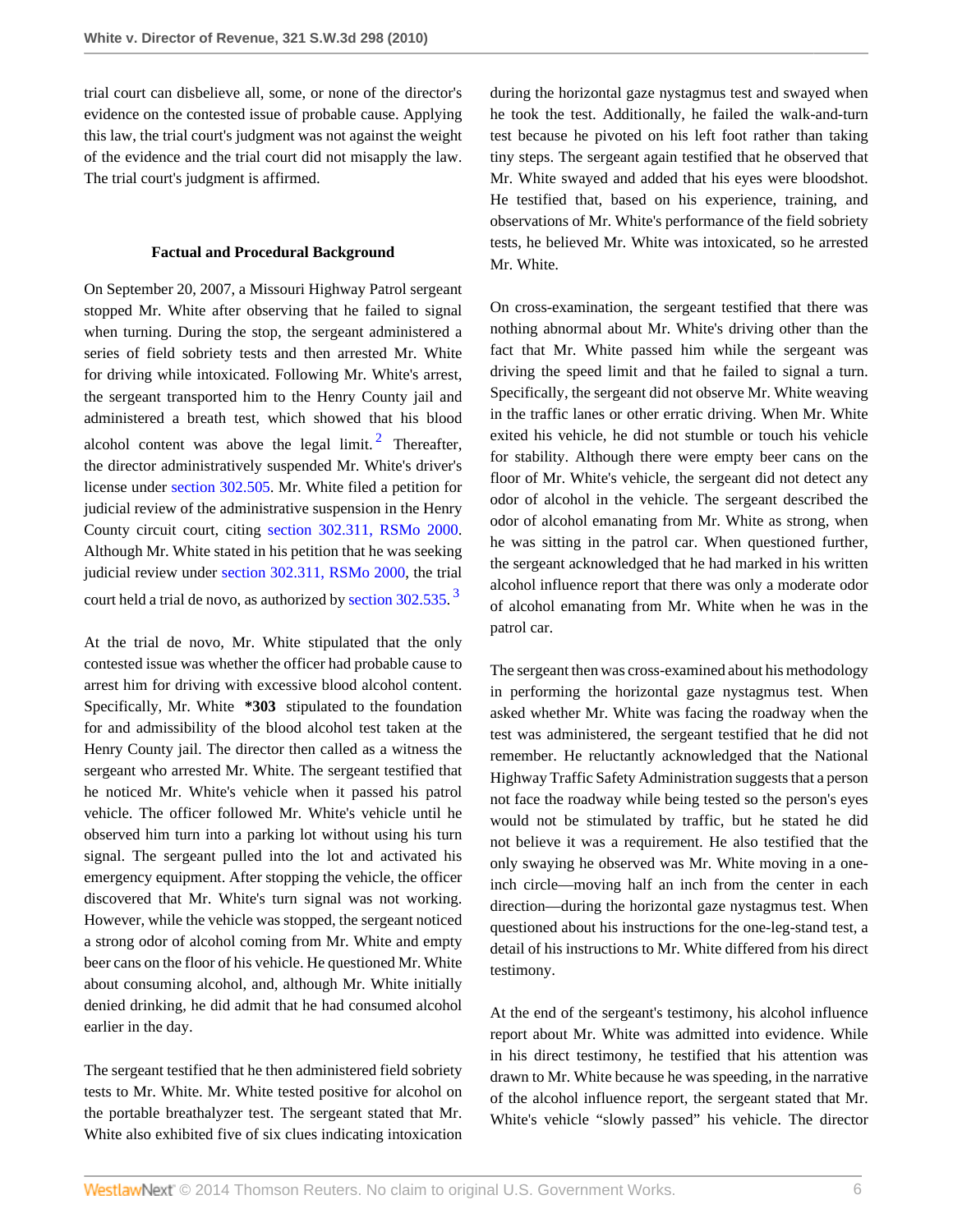rested, and Mr. White did not present any evidence. **\*304** In its judgment, which did not include findings of fact or conclusions of law, the trial court found in favor of Mr. White and ordered his license reinstated. The director appeals.

On appeal, the director argues the trial court's judgment was against the weight of the evidence and misapplied the law regarding probable cause. The director asserts that, based on the facts and circumstances in this case, a prudent, cautious, and trained officer would have probable cause to believe that Mr. White was driving while intoxicated. This Court granted transfer after memorandum opinion by the court of appeals. [Mo. Const. art. V, sec. 10.](http://www.westlaw.com/Link/Document/FullText?findType=L&pubNum=1000229&cite=MOCNART5S10&originatingDoc=I7d53ec1eac4f11df8228ac372eb82649&refType=LQ&originationContext=document&vr=3.0&rs=cblt1.0&transitionType=DocumentItem&contextData=(sc.Search))

# **[Section 302.535](http://www.westlaw.com/Link/Document/FullText?findType=L&pubNum=1000229&cite=MOST302.535&originatingDoc=I7d53ec1eac4f11df8228ac372eb82649&refType=LQ&originationContext=document&vr=3.0&rs=cblt1.0&transitionType=DocumentItem&contextData=(sc.Search)) Places Burden of Proof on State and Requires Application of Rules of Civil Procedure**

The director claims that there was substantial and uncontroverted evidence that supported the arresting officer's probable cause determination and, therefore, that trial court's judgment is against the weight of the evidence. The director argues that because the trial court made no findings of fact on the officer's credibility and the director's evidence was not controverted, this Court need not defer to the trial court's factual determinations. In support of this argument, the director cites prior decisions of this Court and the court of appeals regarding the parties' burden of producing evidence and the discretion given to the trial court's determination of the credibility of the director's evidence in [section 302.535](http://www.westlaw.com/Link/Document/FullText?findType=L&pubNum=1000229&cite=MOST302.535&originatingDoc=I7d53ec1eac4f11df8228ac372eb82649&refType=LQ&originationContext=document&vr=3.0&rs=cblt1.0&transitionType=DocumentItem&contextData=(sc.Search)) cases.

<span id="page-6-5"></span><span id="page-6-1"></span><span id="page-6-0"></span>**[\[1\]](#page-0-0) [\[2\]](#page-0-1)** [Section 302.535](http://www.westlaw.com/Link/Document/FullText?findType=L&pubNum=1000229&cite=MOST302.535&originatingDoc=I7d53ec1eac4f11df8228ac372eb82649&refType=LQ&originationContext=document&vr=3.0&rs=cblt1.0&transitionType=DocumentItem&contextData=(sc.Search)) governs judicial review of an administrative suspension or revocation of a person's license, pursuant to section  $302.505$ , <sup>[4](#page-12-0)</sup> when the person is arrested on probable cause to believe that the person was driving with a blood alcohol content of .08 percent or more. Section 302.535.1 permits a person aggrieved by the director's decision to request a trial de novo in the circuit court. In such trials de novo, the legislature expressly placed the burden of proof on the state and expressly provided that the trial be conducted according to Missouri rules of civil procedure. Section 302.535.1 reads:

Any person aggrieved by a decision of the department may file a petition for trial de novo by the circuit court. *The burden of proof shall be on the state to adduce the evidence. Such trial shall be conducted pursuant to the Missouri rules* *of civil procedure* and not as an appeal of an administrative decision pursuant to chapter 536, RSMo. The petition shall be filed in the circuit court of the county where the arrest occurred. The case shall be decided by the judge sitting without a jury.

<span id="page-6-6"></span>(emphasis added). The director's burden of proof<sup>[5](#page-12-1)</sup> has two components—the burden of production and the burden of persuasion. *[Kinzenbaw v. Dir. of Revenue,](http://www.westlaw.com/Link/Document/FullText?findType=Y&serNum=2001558339&pubNum=4644&fi=co_pp_sp_4644_53&originationContext=document&vr=3.0&rs=cblt1.0&transitionType=DocumentItem&contextData=(sc.Search)#co_pp_sp_4644_53)* 62 S.W.3d [49, 53 \(Mo. banc 2001\).](http://www.westlaw.com/Link/Document/FullText?findType=Y&serNum=2001558339&pubNum=4644&fi=co_pp_sp_4644_53&originationContext=document&vr=3.0&rs=cblt1.0&transitionType=DocumentItem&contextData=(sc.Search)#co_pp_sp_4644_53) The burden of production is "a party's duty to introduce enough evidence on an issue to have the issue decided by the fact-finder, rather than decided against the party in a peremptory ruling such as summary judgment **\*305** or a directed verdict." BLACK'S LAW DICTIONARY 223 (9th ed.2009). The burden of persuasion is defined as "[a] party's duty to convince the fact-finder to view the facts in a way that favors that party." *Id.* By also placing the burden of "adduc [ing]" evidence on the director, in addition to its assignment of the burden of proof to the director, the legislature emphasized its intention that it is the director who must bear the burden of producing evidence. *See* section 302.535.1.

<span id="page-6-4"></span><span id="page-6-3"></span><span id="page-6-2"></span>**[\[3\]](#page-0-2) [\[4\]](#page-0-3) [\[5\]](#page-0-4)** When the burden of proof is placed on a party for a claim that is denied, the trier of fact has the right to believe or disbelieve that party's uncontradicted or uncontroverted evidence. *[Bakelite Co. v. Miller,](http://www.westlaw.com/Link/Document/FullText?findType=Y&serNum=1963129099&pubNum=713&fi=co_pp_sp_713_871&originationContext=document&vr=3.0&rs=cblt1.0&transitionType=DocumentItem&contextData=(sc.Search)#co_pp_sp_713_871)* 372 S.W.2d [867, 871 \(Mo.1963\).](http://www.westlaw.com/Link/Document/FullText?findType=Y&serNum=1963129099&pubNum=713&fi=co_pp_sp_713_871&originationContext=document&vr=3.0&rs=cblt1.0&transitionType=DocumentItem&contextData=(sc.Search)#co_pp_sp_713_871) If the trier of fact does not believe the evidence of the party bearing the burden, it properly can find for the other party. *[Id.](http://www.westlaw.com/Link/Document/FullText?findType=Y&serNum=1963129099&originationContext=document&vr=3.0&rs=cblt1.0&transitionType=DocumentItem&contextData=(sc.Search))* "Generally, the party not having the burden of proof on an issue need not offer any evidence concerning it." *Stiff v. Stiff,* [989 S.W.2d 623, 628](http://www.westlaw.com/Link/Document/FullText?findType=Y&serNum=1999085871&pubNum=713&fi=co_pp_sp_713_628&originationContext=document&vr=3.0&rs=cblt1.0&transitionType=DocumentItem&contextData=(sc.Search)#co_pp_sp_713_628) [\(Mo.App.1999\)](http://www.westlaw.com/Link/Document/FullText?findType=Y&serNum=1999085871&pubNum=713&fi=co_pp_sp_713_628&originationContext=document&vr=3.0&rs=cblt1.0&transitionType=DocumentItem&contextData=(sc.Search)#co_pp_sp_713_628) (internal citations omitted).

Regarding the trial court's findings about the evidence, certain statutes and rules require a trial court to make written findings of fact in its judgment. *E.g.*, section 452.375.6 (mandating written findings of fact when a trial court makes a child custody determination); section 211.447.7 (requiring written findings when parental rights are terminated); and Rule 29.15(j) (directing that the motion court "shall" enter written findings on the Rule 29.15 motion as to whether a postconviction relief hearing is held). In the absence of a statute or rule requiring written findings of fact, Rule  $73.01(c)$ governs and provides that a trial court is required to make written findings of fact only when requested to do so by a party. Similarly, section 510.310 provides that a party may request written findings, but written findings are not required for appellate review of court-tried cases. [Section](http://www.westlaw.com/Link/Document/FullText?findType=L&pubNum=1000229&cite=MOST510.310&originatingDoc=I7d53ec1eac4f11df8228ac372eb82649&refType=LQ&originationContext=document&vr=3.0&rs=cblt1.0&transitionType=DocumentItem&contextData=(sc.Search)) [510.310.2, .4, RSMo 2000.](http://www.westlaw.com/Link/Document/FullText?findType=L&pubNum=1000229&cite=MOST510.310&originatingDoc=I7d53ec1eac4f11df8228ac372eb82649&refType=LQ&originationContext=document&vr=3.0&rs=cblt1.0&transitionType=DocumentItem&contextData=(sc.Search)) [Rule 73.01\(c\)](http://www.westlaw.com/Link/Document/FullText?findType=L&pubNum=1005871&cite=MORRCPR73.01&originatingDoc=I7d53ec1eac4f11df8228ac372eb82649&refType=LQ&originationContext=document&vr=3.0&rs=cblt1.0&transitionType=DocumentItem&contextData=(sc.Search)) also provides that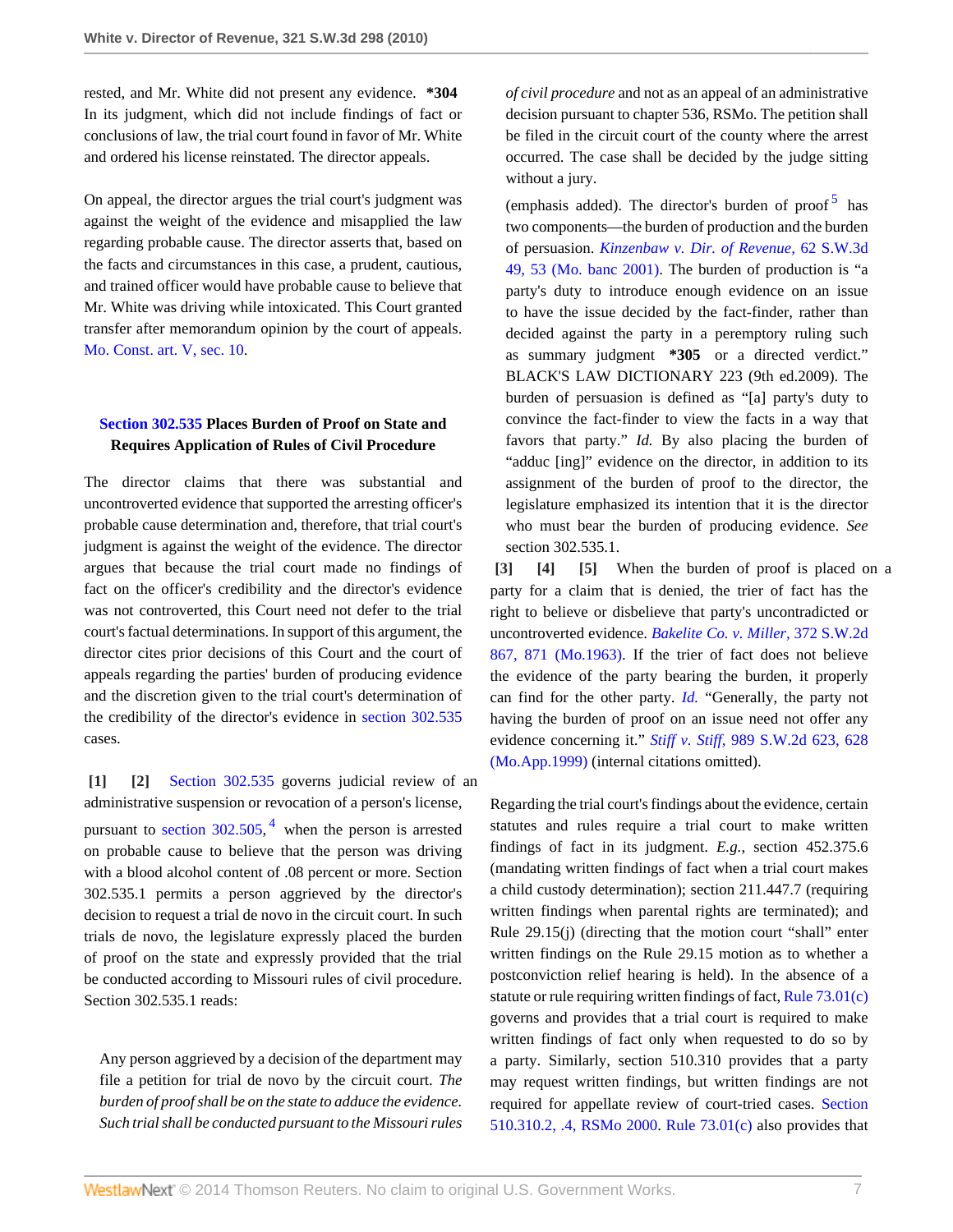when there are no written findings, the evidence "shall be considered as having been found in accordance with the result reached;" in other words, in the light most favorable to the judgment.

<span id="page-7-0"></span>**[\[6\]](#page-1-0)** In prior cases cited by the director, this Court and the court of appeals ruled contrary to the assignment by the legislature of the burden of proof and the burden of producing evidence in [section 302.535](http://www.westlaw.com/Link/Document/FullText?findType=L&pubNum=1000229&cite=MOST302.535&originatingDoc=I7d53ec1eac4f11df8228ac372eb82649&refType=LQ&originationContext=document&vr=3.0&rs=cblt1.0&transitionType=DocumentItem&contextData=(sc.Search)) as well as its direction that the rules of civil procedure govern trials de novo. The divergence from the legislative mandate in [section 302.535](http://www.westlaw.com/Link/Document/FullText?findType=L&pubNum=1000229&cite=MOST302.535&originatingDoc=I7d53ec1eac4f11df8228ac372eb82649&refType=LQ&originationContext=document&vr=3.0&rs=cblt1.0&transitionType=DocumentItem&contextData=(sc.Search)) began with decisions of this Court in the mid–1990s in two section 577.041 cases in which a driver's license was suspended or revoked for refusal to submit to a chemical test. [6](#page-12-2)

In *[Berry v. Dir. of Revenue](http://www.westlaw.com/Link/Document/FullText?findType=Y&serNum=1994212710&originationContext=document&vr=3.0&rs=cblt1.0&transitionType=DocumentItem&contextData=(sc.Search))* and *[Reinert v. Dir. of Revenue,](http://www.westlaw.com/Link/Document/FullText?findType=Y&serNum=1995058656&originationContext=document&vr=3.0&rs=cblt1.0&transitionType=DocumentItem&contextData=(sc.Search))* this Court reversed the trial court's reinstatement of the driver's license because it found that the trial record did not support a finding that the officer lacked reasonable grounds to arrest the driver. *Berry v. Dir. of Revenue,* [885 S.W.2d 326, 328 \(Mo.](http://www.westlaw.com/Link/Document/FullText?findType=Y&serNum=1994212710&pubNum=713&fi=co_pp_sp_713_328&originationContext=document&vr=3.0&rs=cblt1.0&transitionType=DocumentItem&contextData=(sc.Search)#co_pp_sp_713_328) [banc 1994\);](http://www.westlaw.com/Link/Document/FullText?findType=Y&serNum=1994212710&pubNum=713&fi=co_pp_sp_713_328&originationContext=document&vr=3.0&rs=cblt1.0&transitionType=DocumentItem&contextData=(sc.Search)#co_pp_sp_713_328) *[Reinert v. Dir. of Revenue,](http://www.westlaw.com/Link/Document/FullText?findType=Y&serNum=1995058656&pubNum=713&fi=co_pp_sp_713_164&originationContext=document&vr=3.0&rs=cblt1.0&transitionType=DocumentItem&contextData=(sc.Search)#co_pp_sp_713_164)* 894 S.W.2d 162, 164 [\(Mo. banc 1995\)](http://www.westlaw.com/Link/Document/FullText?findType=Y&serNum=1995058656&pubNum=713&fi=co_pp_sp_713_164&originationContext=document&vr=3.0&rs=cblt1.0&transitionType=DocumentItem&contextData=(sc.Search)#co_pp_sp_713_164). In so holding, the Court noted, in *[Berry,](http://www.westlaw.com/Link/Document/FullText?findType=Y&serNum=1994212710&originationContext=document&vr=3.0&rs=cblt1.0&transitionType=DocumentItem&contextData=(sc.Search))* that there was no conflict in the evidence and, in *[Reinert,](http://www.westlaw.com/Link/Document/FullText?findType=Y&serNum=1995058656&originationContext=document&vr=3.0&rs=cblt1.0&transitionType=DocumentItem&contextData=(sc.Search))* that the driver did not introduce any evidence. **\*306** *[Berry,](http://www.westlaw.com/Link/Document/FullText?findType=Y&serNum=1994212710&pubNum=713&fi=co_pp_sp_713_328&originationContext=document&vr=3.0&rs=cblt1.0&transitionType=DocumentItem&contextData=(sc.Search)#co_pp_sp_713_328)* [885 S.W.2d at 328;](http://www.westlaw.com/Link/Document/FullText?findType=Y&serNum=1994212710&pubNum=713&fi=co_pp_sp_713_328&originationContext=document&vr=3.0&rs=cblt1.0&transitionType=DocumentItem&contextData=(sc.Search)#co_pp_sp_713_328) *Reinert,* [894 S.W.2d at 164.](http://www.westlaw.com/Link/Document/FullText?findType=Y&serNum=1995058656&pubNum=713&fi=co_pp_sp_713_164&originationContext=document&vr=3.0&rs=cblt1.0&transitionType=DocumentItem&contextData=(sc.Search)#co_pp_sp_713_164) In *[Reinert,](http://www.westlaw.com/Link/Document/FullText?findType=Y&serNum=1995058656&originationContext=document&vr=3.0&rs=cblt1.0&transitionType=DocumentItem&contextData=(sc.Search))* this Court reversed despite the driver's express argument that [Rule 73.01\(c\)](http://www.westlaw.com/Link/Document/FullText?findType=L&pubNum=1005871&cite=MORRCPR73.01&originatingDoc=I7d53ec1eac4f11df8228ac372eb82649&refType=LQ&originationContext=document&vr=3.0&rs=cblt1.0&transitionType=DocumentItem&contextData=(sc.Search)) required that all fact issues be considered and found in accordance with the result reached, which supported the trial court's judgment because the trial court could have disbelieved the officer's testimony. *Reinert,* [894 S.W.2d at](http://www.westlaw.com/Link/Document/FullText?findType=Y&serNum=1995058656&pubNum=713&fi=co_pp_sp_713_164&originationContext=document&vr=3.0&rs=cblt1.0&transitionType=DocumentItem&contextData=(sc.Search)#co_pp_sp_713_164) [164](http://www.westlaw.com/Link/Document/FullText?findType=Y&serNum=1995058656&pubNum=713&fi=co_pp_sp_713_164&originationContext=document&vr=3.0&rs=cblt1.0&transitionType=DocumentItem&contextData=(sc.Search)#co_pp_sp_713_164).

After *[Reinert,](http://www.westlaw.com/Link/Document/FullText?findType=Y&serNum=1995058656&originationContext=document&vr=3.0&rs=cblt1.0&transitionType=DocumentItem&contextData=(sc.Search))* the court of appeals acted on the implicit statement made by these cases that appellate courts should give less deference to the trial court's assessment of the evidence and the trial court's credibility determinations in [section 302.535](http://www.westlaw.com/Link/Document/FullText?findType=L&pubNum=1000229&cite=MOST302.535&originatingDoc=I7d53ec1eac4f11df8228ac372eb82649&refType=LQ&originationContext=document&vr=3.0&rs=cblt1.0&transitionType=DocumentItem&contextData=(sc.Search)) trials de novo. The court of appeals understood *[Reinert](http://www.westlaw.com/Link/Document/FullText?findType=Y&serNum=1995058656&originationContext=document&vr=3.0&rs=cblt1.0&transitionType=DocumentItem&contextData=(sc.Search))* to mean that "when the evidence supporting revocation is uncontroverted and the trial court has not specifically found the director's witness incredible, appellate courts will not presume that the trial judge found a lack of credibility and will not affirm on that basis." *[Mathews v. Dir. of Revenue,](http://www.westlaw.com/Link/Document/FullText?findType=Y&serNum=1999274874&pubNum=4644&fi=co_pp_sp_4644_238&originationContext=document&vr=3.0&rs=cblt1.0&transitionType=DocumentItem&contextData=(sc.Search)#co_pp_sp_4644_238)* 8 S.W.3d 237, 238 [\(Mo.App.1999\);](http://www.westlaw.com/Link/Document/FullText?findType=Y&serNum=1999274874&pubNum=4644&fi=co_pp_sp_4644_238&originationContext=document&vr=3.0&rs=cblt1.0&transitionType=DocumentItem&contextData=(sc.Search)#co_pp_sp_4644_238) *see also [Sitzes v. Dir. of Revenue,](http://www.westlaw.com/Link/Document/FullText?findType=Y&serNum=1996192246&pubNum=713&fi=co_pp_sp_713_6&originationContext=document&vr=3.0&rs=cblt1.0&transitionType=DocumentItem&contextData=(sc.Search)#co_pp_sp_713_6)* 928 [S.W.2d 3, 6 \(Mo.App.1996\)](http://www.westlaw.com/Link/Document/FullText?findType=Y&serNum=1996192246&pubNum=713&fi=co_pp_sp_713_6&originationContext=document&vr=3.0&rs=cblt1.0&transitionType=DocumentItem&contextData=(sc.Search)#co_pp_sp_713_6) (citing *[Reinert](http://www.westlaw.com/Link/Document/FullText?findType=Y&serNum=1995058656&originationContext=document&vr=3.0&rs=cblt1.0&transitionType=DocumentItem&contextData=(sc.Search))* in reversing the trial court's reinstatement of driving privileges). The term "uncontroverted evidence" was used in these cases to describe the circumstance in which the driver did not present evidence that contradicted the director's evidence or was contrary

to the director's evidence. As a result of these cases, for an appellate court to affirm the reinstatement of driving privileges, a written finding by the trial court was required if it found a witness lacked credibility when the evidence was "uncontroverted." Thereafter, this Court adopted the court of appeal's interpretation of *Reinert,* as stated in *[Mathews.](http://www.westlaw.com/Link/Document/FullText?findType=Y&serNum=1999274874&originationContext=document&vr=3.0&rs=cblt1.0&transitionType=DocumentItem&contextData=(sc.Search)) Brown v. Dir. of Revenue,* [85 S.W.3d 1, 7 \(Mo. banc 2002\)](http://www.westlaw.com/Link/Document/FullText?findType=Y&serNum=2002606004&pubNum=4644&fi=co_pp_sp_4644_7&originationContext=document&vr=3.0&rs=cblt1.0&transitionType=DocumentItem&contextData=(sc.Search)#co_pp_sp_4644_7).

<span id="page-7-1"></span>The holding of this Court in *[Verdoorn v. Director of Revenue](http://www.westlaw.com/Link/Document/FullText?findType=Y&serNum=2003873683&originationContext=document&vr=3.0&rs=cblt1.0&transitionType=DocumentItem&contextData=(sc.Search))* further strayed from the fundamental law regarding the burden of proof, the burden of producing evidence and the legislature's assignment of these burdens in [section 302.535](http://www.westlaw.com/Link/Document/FullText?findType=L&pubNum=1000229&cite=MOST302.535&originatingDoc=I7d53ec1eac4f11df8228ac372eb82649&refType=LQ&originationContext=document&vr=3.0&rs=cblt1.0&transitionType=DocumentItem&contextData=(sc.Search)). [119 S.W.3d 543 \(Mo. banc 2003\).](http://www.westlaw.com/Link/Document/FullText?findType=Y&serNum=2003873683&pubNum=4644&originationContext=document&vr=3.0&rs=cblt1.0&transitionType=DocumentItem&contextData=(sc.Search)) After recognizing that the director had the burden of proof and articulating the evidence necessary to prove the director's case, the Court went on to give the director's uncontroverted evidence a presumption of validity and to require the driver to present evidence to rebut that presumption of validity. *Id.* [at 546.](http://www.westlaw.com/Link/Document/FullText?findType=Y&serNum=2003873683&originationContext=document&vr=3.0&rs=cblt1.0&transitionType=DocumentItem&contextData=(sc.Search)) Although the Court found that the "director retains the burden of proof throughout the proceeding," it nevertheless assigned to the driver the burden of producing evidence. *[Id.](http://www.westlaw.com/Link/Document/FullText?findType=Y&serNum=2003873683&originationContext=document&vr=3.0&rs=cblt1.0&transitionType=DocumentItem&contextData=(sc.Search))* Specifically, the Court stated, the driver's "rebuttal evidence should challenge the presumption of validity established by the director's *prima facie* case." *[Id.](http://www.westlaw.com/Link/Document/FullText?findType=Y&serNum=2003873683&originationContext=document&vr=3.0&rs=cblt1.0&transitionType=DocumentItem&contextData=(sc.Search))* No provision in [section](http://www.westlaw.com/Link/Document/FullText?findType=L&pubNum=1000229&cite=MOST302.535&originatingDoc=I7d53ec1eac4f11df8228ac372eb82649&refType=LQ&originationContext=document&vr=3.0&rs=cblt1.0&transitionType=DocumentItem&contextData=(sc.Search)) [302.535](http://www.westlaw.com/Link/Document/FullText?findType=L&pubNum=1000229&cite=MOST302.535&originatingDoc=I7d53ec1eac4f11df8228ac372eb82649&refType=LQ&originationContext=document&vr=3.0&rs=cblt1.0&transitionType=DocumentItem&contextData=(sc.Search)) creates a presumption that the director's evidence establishing a prima facie case is true or shifts the burden to the driver to produce evidence to rebut such presumption. Rather, *[Verdoorn](http://www.westlaw.com/Link/Document/FullText?findType=Y&serNum=2003873683&originationContext=document&vr=3.0&rs=cblt1.0&transitionType=DocumentItem&contextData=(sc.Search))*'s holding is contrary to the plain language of section 302.535.1, which states that "[t]he burden of proof shall be on the state to adduce the evidence." *[Verdoorn](http://www.westlaw.com/Link/Document/FullText?findType=Y&serNum=2003873683&originationContext=document&vr=3.0&rs=cblt1.0&transitionType=DocumentItem&contextData=(sc.Search))* was followed in *[Coyle v. Director of Revenue](http://www.westlaw.com/Link/Document/FullText?findType=Y&serNum=2007723751&originationContext=document&vr=3.0&rs=cblt1.0&transitionType=DocumentItem&contextData=(sc.Search))* and *[York v. Director](http://www.westlaw.com/Link/Document/FullText?findType=Y&serNum=2008726799&originationContext=document&vr=3.0&rs=cblt1.0&transitionType=DocumentItem&contextData=(sc.Search)) [of Revenue.](http://www.westlaw.com/Link/Document/FullText?findType=Y&serNum=2008726799&originationContext=document&vr=3.0&rs=cblt1.0&transitionType=DocumentItem&contextData=(sc.Search))* [181 S.W.3d 62, 65 \(Mo. banc 2005\);](http://www.westlaw.com/Link/Document/FullText?findType=Y&serNum=2007723751&pubNum=4644&fi=co_pp_sp_4644_65&originationContext=document&vr=3.0&rs=cblt1.0&transitionType=DocumentItem&contextData=(sc.Search)#co_pp_sp_4644_65) [186 S.W.3d](http://www.westlaw.com/Link/Document/FullText?findType=Y&serNum=2008726799&pubNum=4644&fi=co_pp_sp_4644_269&originationContext=document&vr=3.0&rs=cblt1.0&transitionType=DocumentItem&contextData=(sc.Search)#co_pp_sp_4644_269) [267, 269–70 \(Mo. banc 2006\)](http://www.westlaw.com/Link/Document/FullText?findType=Y&serNum=2008726799&pubNum=4644&fi=co_pp_sp_4644_269&originationContext=document&vr=3.0&rs=cblt1.0&transitionType=DocumentItem&contextData=(sc.Search)#co_pp_sp_4644_269).

<span id="page-7-2"></span>In 2007, in *[Guhr v. Director of Revenue,](http://www.westlaw.com/Link/Document/FullText?findType=Y&serNum=2012546101&originationContext=document&vr=3.0&rs=cblt1.0&transitionType=DocumentItem&contextData=(sc.Search))* this Court clarified the difference between uncontradicted evidence and uncontested evidence. [7](#page-12-3) **\*307** [228 S.W.3d 581 \(Mo. banc](http://www.westlaw.com/Link/Document/FullText?findType=Y&serNum=2012546101&pubNum=4644&originationContext=document&vr=3.0&rs=cblt1.0&transitionType=DocumentItem&contextData=(sc.Search)) [2007\)](http://www.westlaw.com/Link/Document/FullText?findType=Y&serNum=2012546101&pubNum=4644&originationContext=document&vr=3.0&rs=cblt1.0&transitionType=DocumentItem&contextData=(sc.Search)). This Court held that "the trier of fact has the right to disbelieve evidence, even when it is not contradicted." *[Id.](http://www.westlaw.com/Link/Document/FullText?findType=Y&serNum=2012546101&originationContext=document&vr=3.0&rs=cblt1.0&transitionType=DocumentItem&contextData=(sc.Search))* at [585 n. 3](http://www.westlaw.com/Link/Document/FullText?findType=Y&serNum=2012546101&originationContext=document&vr=3.0&rs=cblt1.0&transitionType=DocumentItem&contextData=(sc.Search)) (internal citations omitted). When the facts of the case are contested, this Court defers to the trial court's assessment of the evidence. *[Id.](http://www.westlaw.com/Link/Document/FullText?findType=Y&serNum=2012546101&originationContext=document&vr=3.0&rs=cblt1.0&transitionType=DocumentItem&contextData=(sc.Search))* It is only when the evidence is *uncontested* that no deference is due to the trial court's findings. *[Id.](http://www.westlaw.com/Link/Document/FullText?findType=Y&serNum=2012546101&originationContext=document&vr=3.0&rs=cblt1.0&transitionType=DocumentItem&contextData=(sc.Search))* Then, the issue is legal and there is no finding of fact to which to defer. *[Id.](http://www.westlaw.com/Link/Document/FullText?findType=Y&serNum=2012546101&originationContext=document&vr=3.0&rs=cblt1.0&transitionType=DocumentItem&contextData=(sc.Search))*

Despite distinguishing between a fact finder's treatment of uncontradicted and uncontested evidence, this Court stated that "[a]lthough 'the trier of facts has the right to disbelieve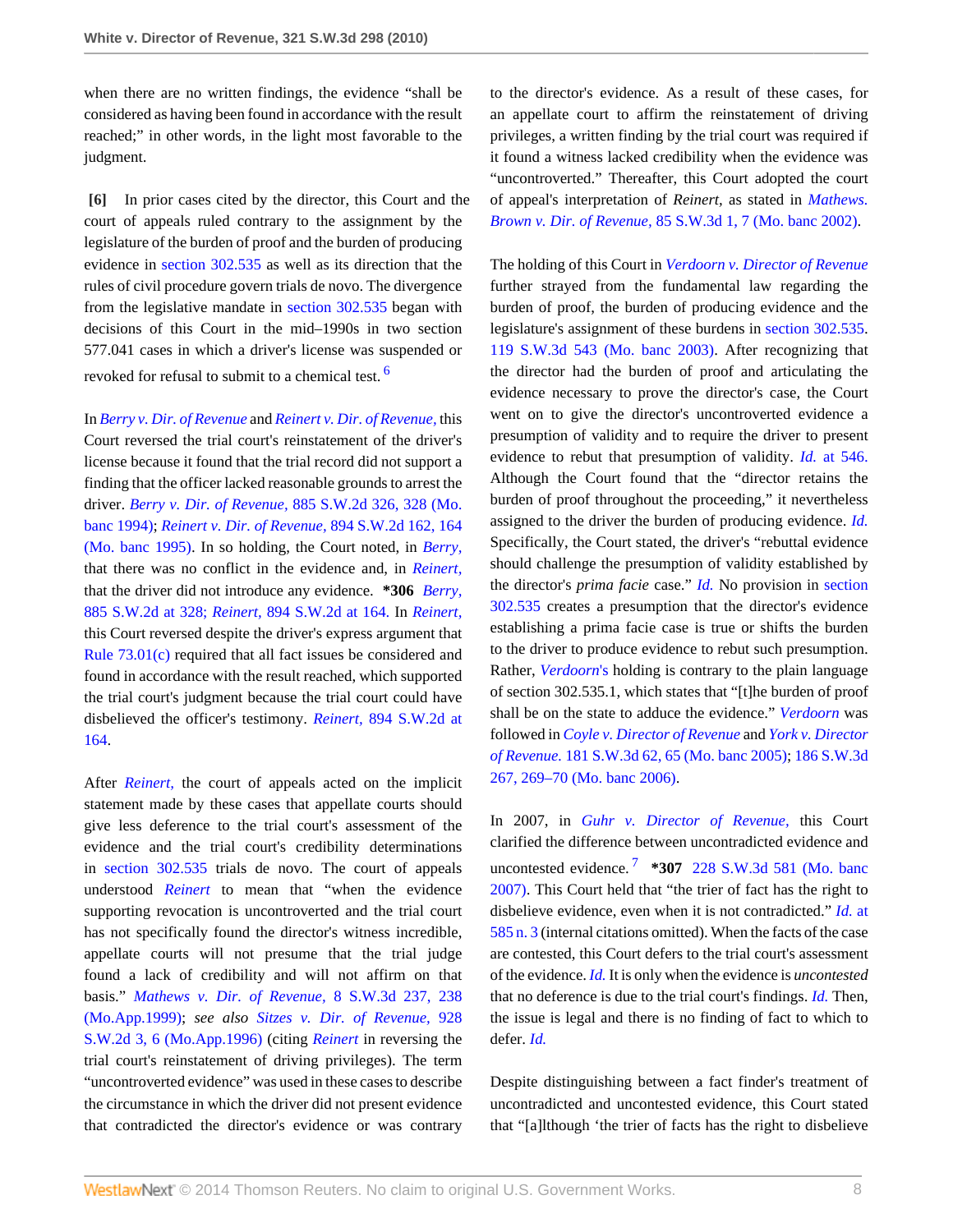evidence, even when it is not contradicted,' there is nothing in this record to indicate that the trial court disbelieved any of the evidence." *[Id.](http://www.westlaw.com/Link/Document/FullText?findType=Y&serNum=2012546101&originationContext=document&vr=3.0&rs=cblt1.0&transitionType=DocumentItem&contextData=(sc.Search))* (internal citations omitted). This Court held, apparently because the record contained no findings about credibility, that the trial court's judgment that the officer lacked probable cause to believe that Mr. Guhr was driving while intoxicated was against the weight of the evidence. *Id.* [at 586.](http://www.westlaw.com/Link/Document/FullText?findType=Y&serNum=2012546101&originationContext=document&vr=3.0&rs=cblt1.0&transitionType=DocumentItem&contextData=(sc.Search)) While the Court correctly articulated the distinction between uncontradicted and uncontested evidence, it followed the rule adopted in *[Brown](http://www.westlaw.com/Link/Document/FullText?findType=Y&serNum=2002606004&originationContext=document&vr=3.0&rs=cblt1.0&transitionType=DocumentItem&contextData=(sc.Search))* that [Rule](http://www.westlaw.com/Link/Document/FullText?findType=L&pubNum=1005871&cite=MORRCPR73.01&originatingDoc=I7d53ec1eac4f11df8228ac372eb82649&refType=LQ&originationContext=document&vr=3.0&rs=cblt1.0&transitionType=DocumentItem&contextData=(sc.Search)) [73.01\(c\)](http://www.westlaw.com/Link/Document/FullText?findType=L&pubNum=1005871&cite=MORRCPR73.01&originatingDoc=I7d53ec1eac4f11df8228ac372eb82649&refType=LQ&originationContext=document&vr=3.0&rs=cblt1.0&transitionType=DocumentItem&contextData=(sc.Search)) is inapplicable to license revocation cases and that written findings that witnesses are not credible are necessary even though there is no statute or rule that requires written findings absent a request by a party.

<span id="page-8-15"></span><span id="page-8-3"></span><span id="page-8-2"></span><span id="page-8-1"></span><span id="page-8-0"></span>**[\[7\]](#page-1-1) [\[8\]](#page-1-2) [\[9\]](#page-1-3) [\[10\]](#page-1-4)** These cases fail to follow legislative mandate of section 302.535.1 to place the burden of proof, including the burden of production of evidence, on the director and to apply the rules of civil procedure. Additionally, the director's evidence is given a presumption of validity that is not supported by general principles of law applicable to court-tried civil cases or by the language of [sections 302.505](http://www.westlaw.com/Link/Document/FullText?findType=L&pubNum=1000229&cite=MOST302.505&originatingDoc=I7d53ec1eac4f11df8228ac372eb82649&refType=LQ&originationContext=document&vr=3.0&rs=cblt1.0&transitionType=DocumentItem&contextData=(sc.Search)) and [302.535](http://www.westlaw.com/Link/Document/FullText?findType=L&pubNum=1000229&cite=MOST302.535&originatingDoc=I7d53ec1eac4f11df8228ac372eb82649&refType=LQ&originationContext=document&vr=3.0&rs=cblt1.0&transitionType=DocumentItem&contextData=(sc.Search)). The cases confuse the law and contribute to inconsistent decisions at the trial and appellate level.  $8^8$  $8^8$  To the extent that these cases or any other prior case applied [section 302.535](http://www.westlaw.com/Link/Document/FullText?findType=L&pubNum=1000229&cite=MOST302.535&originatingDoc=I7d53ec1eac4f11df8228ac372eb82649&refType=LQ&originationContext=document&vr=3.0&rs=cblt1.0&transitionType=DocumentItem&contextData=(sc.Search)) to create a presumption of validity of the director's evidence, to place a burden on the driver to produce evidence that controverts or contradicts the director's evidence for the trial court to disbelieve the evidence on a contested issue, or to require written factual findings absent a request by a party, the cases are overruled. <sup>[9](#page-12-5)</sup> Accordingly, the specific provisions of [section 302.535](http://www.westlaw.com/Link/Document/FullText?findType=L&pubNum=1000229&cite=MOST302.535&originatingDoc=I7d53ec1eac4f11df8228ac372eb82649&refType=LQ&originationContext=document&vr=3.0&rs=cblt1.0&transitionType=DocumentItem&contextData=(sc.Search)) should govern any trial de novo under [section 302.505](http://www.westlaw.com/Link/Document/FullText?findType=L&pubNum=1000229&cite=MOST302.505&originatingDoc=I7d53ec1eac4f11df8228ac372eb82649&refType=LQ&originationContext=document&vr=3.0&rs=cblt1.0&transitionType=DocumentItem&contextData=(sc.Search)) and any appeal therefrom. Moreover, trial court judgments in driver's license suspension and revocation cases under [section 302.535](http://www.westlaw.com/Link/Document/FullText?findType=L&pubNum=1000229&cite=MOST302.535&originatingDoc=I7d53ec1eac4f11df8228ac372eb82649&refType=LQ&originationContext=document&vr=3.0&rs=cblt1.0&transitionType=DocumentItem&contextData=(sc.Search)) are reviewed as any court-tried civil case. *See Guhr,* [228 S.W.3d at 584](http://www.westlaw.com/Link/Document/FullText?findType=Y&serNum=2012546101&pubNum=4644&fi=co_pp_sp_4644_584&originationContext=document&vr=3.0&rs=cblt1.0&transitionType=DocumentItem&contextData=(sc.Search)#co_pp_sp_4644_584).

<span id="page-8-5"></span><span id="page-8-4"></span>**[\[11\]](#page-1-5) [\[12\]](#page-2-0)** In appeals from a court-tried civil case, the trial court's judgment will be affirmed unless there is no substantial evidence to support it, it is against the weight of the evidence, or it erroneously declares **\*308** or applies the law. *[Murphy](http://www.westlaw.com/Link/Document/FullText?findType=Y&serNum=1976117479&pubNum=713&fi=co_pp_sp_713_32&originationContext=document&vr=3.0&rs=cblt1.0&transitionType=DocumentItem&contextData=(sc.Search)#co_pp_sp_713_32) v. Carron,* [536 S.W.2d 30, 32 \(Mo. banc 1976\).](http://www.westlaw.com/Link/Document/FullText?findType=Y&serNum=1976117479&pubNum=713&fi=co_pp_sp_713_32&originationContext=document&vr=3.0&rs=cblt1.0&transitionType=DocumentItem&contextData=(sc.Search)#co_pp_sp_713_32) To set aside a judgment as "against the weight of the evidence," this Court must have a firm belief that the judgment is wrong. *[Id.](http://www.westlaw.com/Link/Document/FullText?findType=Y&serNum=1976117479&originationContext=document&vr=3.0&rs=cblt1.0&transitionType=DocumentItem&contextData=(sc.Search))*

<span id="page-8-6"></span>**[\[13\]](#page-2-1)** In reviewing a particular issue that is contested, the nature of the appellate court's review is directed by whether the matter contested is a question of fact or law. *See [City](http://www.westlaw.com/Link/Document/FullText?findType=Y&serNum=2006711752&pubNum=4644&fi=co_pp_sp_4644_907&originationContext=document&vr=3.0&rs=cblt1.0&transitionType=DocumentItem&contextData=(sc.Search)#co_pp_sp_4644_907) [of St. Joseph v. Vill. of Country Club,](http://www.westlaw.com/Link/Document/FullText?findType=Y&serNum=2006711752&pubNum=4644&fi=co_pp_sp_4644_907&originationContext=document&vr=3.0&rs=cblt1.0&transitionType=DocumentItem&contextData=(sc.Search)#co_pp_sp_4644_907)* 163 S.W.3d 905, 907

[\(Mo. banc 2005\)](http://www.westlaw.com/Link/Document/FullText?findType=Y&serNum=2006711752&pubNum=4644&fi=co_pp_sp_4644_907&originationContext=document&vr=3.0&rs=cblt1.0&transitionType=DocumentItem&contextData=(sc.Search)#co_pp_sp_4644_907) (questions of law are reviewed de novo); *[Bd. of Educ. of City of St. Louis v. Mo. State Bd. of Educ.,](http://www.westlaw.com/Link/Document/FullText?findType=Y&serNum=2017669452&pubNum=4644&fi=co_pp_sp_4644_7&originationContext=document&vr=3.0&rs=cblt1.0&transitionType=DocumentItem&contextData=(sc.Search)#co_pp_sp_4644_7)* [271 S.W.3d 1, 7 \(Mo. banc 2008\)](http://www.westlaw.com/Link/Document/FullText?findType=Y&serNum=2017669452&pubNum=4644&fi=co_pp_sp_4644_7&originationContext=document&vr=3.0&rs=cblt1.0&transitionType=DocumentItem&contextData=(sc.Search)#co_pp_sp_4644_7) (when reviewing questions of fact, deference is given to the fact-finder). When the facts relevant to an issue are contested, the reviewing court defers to the trial court's assessment of the evidence. *[York,](http://www.westlaw.com/Link/Document/FullText?findType=Y&serNum=2008726799&pubNum=4644&fi=co_pp_sp_4644_272&originationContext=document&vr=3.0&rs=cblt1.0&transitionType=DocumentItem&contextData=(sc.Search)#co_pp_sp_4644_272)* 186 [S.W.3d at 272](http://www.westlaw.com/Link/Document/FullText?findType=Y&serNum=2008726799&pubNum=4644&fi=co_pp_sp_4644_272&originationContext=document&vr=3.0&rs=cblt1.0&transitionType=DocumentItem&contextData=(sc.Search)#co_pp_sp_4644_272).

<span id="page-8-9"></span><span id="page-8-8"></span><span id="page-8-7"></span>**[\[14\]](#page-2-2) [\[15](#page-2-3)] [\[16\]](#page-2-4)** It is only when the evidence is *uncontested* that no deference is given to the trial court's findings. *[Guhr,](http://www.westlaw.com/Link/Document/FullText?findType=Y&serNum=2012546101&pubNum=4644&fi=co_pp_sp_4644_585&originationContext=document&vr=3.0&rs=cblt1.0&transitionType=DocumentItem&contextData=(sc.Search)#co_pp_sp_4644_585)* [228 S.W.3d at 585 n. 3.](http://www.westlaw.com/Link/Document/FullText?findType=Y&serNum=2012546101&pubNum=4644&fi=co_pp_sp_4644_585&originationContext=document&vr=3.0&rs=cblt1.0&transitionType=DocumentItem&contextData=(sc.Search)#co_pp_sp_4644_585) Evidence is uncontested in a courttried civil case when the issue before the trial court involves only stipulated facts and does not involve resolution by the trial court of contested testimony; in that circumstance, the only question before the appellate court is whether the the trial court drew the proper legal conclusions from the facts

<span id="page-8-17"></span>stipulated. [10](#page-12-6) *Schroeder v. Horack,* [592 S.W.2d 742, 744](http://www.westlaw.com/Link/Document/FullText?findType=Y&serNum=1979140280&pubNum=713&fi=co_pp_sp_713_744&originationContext=document&vr=3.0&rs=cblt1.0&transitionType=DocumentItem&contextData=(sc.Search)#co_pp_sp_713_744) [\(Mo. banc 1979\)](http://www.westlaw.com/Link/Document/FullText?findType=Y&serNum=1979140280&pubNum=713&fi=co_pp_sp_713_744&originationContext=document&vr=3.0&rs=cblt1.0&transitionType=DocumentItem&contextData=(sc.Search)#co_pp_sp_713_744). Evidence also is uncontested when a party "has admitted in its pleadings, by counsel, or through the [party's] individual testimony the basic facts of [other party's] case." *[All Am. Painting, LLC v. Fin. Solutions & Assocs. Inc.,](http://www.westlaw.com/Link/Document/FullText?findType=Y&serNum=2022488813&pubNum=4644&fi=co_pp_sp_4644_723&originationContext=document&vr=3.0&rs=cblt1.0&transitionType=DocumentItem&contextData=(sc.Search)#co_pp_sp_4644_723)* [315 S.W.3d 719, 723 \(Mo. banc 2010\).](http://www.westlaw.com/Link/Document/FullText?findType=Y&serNum=2022488813&pubNum=4644&fi=co_pp_sp_4644_723&originationContext=document&vr=3.0&rs=cblt1.0&transitionType=DocumentItem&contextData=(sc.Search)#co_pp_sp_4644_723) In such cases, the issue is legal, and there is no finding of fact to which to defer. *[Guhr,](http://www.westlaw.com/Link/Document/FullText?findType=Y&serNum=2012546101&pubNum=4644&fi=co_pp_sp_4644_585&originationContext=document&vr=3.0&rs=cblt1.0&transitionType=DocumentItem&contextData=(sc.Search)#co_pp_sp_4644_585)* [228 S.W.3d at 585 n. 3;](http://www.westlaw.com/Link/Document/FullText?findType=Y&serNum=2012546101&pubNum=4644&fi=co_pp_sp_4644_585&originationContext=document&vr=3.0&rs=cblt1.0&transitionType=DocumentItem&contextData=(sc.Search)#co_pp_sp_4644_585) *[All Am. Painting,](http://www.westlaw.com/Link/Document/FullText?findType=Y&serNum=2022488813&pubNum=4644&fi=co_pp_sp_4644_722&originationContext=document&vr=3.0&rs=cblt1.0&transitionType=DocumentItem&contextData=(sc.Search)#co_pp_sp_4644_722)* 315 S.W.3d 719, [722–23](http://www.westlaw.com/Link/Document/FullText?findType=Y&serNum=2022488813&pubNum=4644&fi=co_pp_sp_4644_722&originationContext=document&vr=3.0&rs=cblt1.0&transitionType=DocumentItem&contextData=(sc.Search)#co_pp_sp_4644_722).

<span id="page-8-16"></span>One way a party contests an issue is by contesting the evidence. To contest evidence, a party need not present contradictory or contrary evidence. While a party can contest evidence by putting forth evidence to the contrary, *[Howdeshell v. Dir. of Revenue,](http://www.westlaw.com/Link/Document/FullText?findType=Y&serNum=2008503104&pubNum=4644&fi=co_pp_sp_4644_199&originationContext=document&vr=3.0&rs=cblt1.0&transitionType=DocumentItem&contextData=(sc.Search)#co_pp_sp_4644_199)* 184 S.W.3d 193, 199 [\(Mo.App.2006\),](http://www.westlaw.com/Link/Document/FullText?findType=Y&serNum=2008503104&pubNum=4644&fi=co_pp_sp_4644_199&originationContext=document&vr=3.0&rs=cblt1.0&transitionType=DocumentItem&contextData=(sc.Search)#co_pp_sp_4644_199) a party also can contest evidence by crossexamination, *see [Sandy Ford Ranch, Inc. v. Dill,](http://www.westlaw.com/Link/Document/FullText?findType=Y&serNum=1970136399&pubNum=713&fi=co_pp_sp_713_6&originationContext=document&vr=3.0&rs=cblt1.0&transitionType=DocumentItem&contextData=(sc.Search)#co_pp_sp_713_6)* 449 S.W.2d [1, 6 \(Mo.1970\),](http://www.westlaw.com/Link/Document/FullText?findType=Y&serNum=1970136399&pubNum=713&fi=co_pp_sp_713_6&originationContext=document&vr=3.0&rs=cblt1.0&transitionType=DocumentItem&contextData=(sc.Search)#co_pp_sp_713_6) or by pointing out internal inconsistencies in the evidence. *[Id.](http://www.westlaw.com/Link/Document/FullText?findType=Y&serNum=1970136399&originationContext=document&vr=3.0&rs=cblt1.0&transitionType=DocumentItem&contextData=(sc.Search))* For example, "[a] legitimate factual dispute or credibility determination is presented by ... crossexamination of a witness for the Director which raises a legitimate credibility dilemma with respect to a material aspect of the Director's case." *[Furne v. Dir. of Revenue,](http://www.westlaw.com/Link/Document/FullText?findType=Y&serNum=2012990937&pubNum=4644&fi=co_pp_sp_4644_181&originationContext=document&vr=3.0&rs=cblt1.0&transitionType=DocumentItem&contextData=(sc.Search)#co_pp_sp_4644_181)* 238 [S.W.3d 177, 181 \(Mo.App.2007\)](http://www.westlaw.com/Link/Document/FullText?findType=Y&serNum=2012990937&pubNum=4644&fi=co_pp_sp_4644_181&originationContext=document&vr=3.0&rs=cblt1.0&transitionType=DocumentItem&contextData=(sc.Search)#co_pp_sp_4644_181) (internal citations omitted). A party also may contest evidence by arguing to the trial court that the witness is not credible as apparent from the witness's demeanor, *[Beckemeier v. Baessler,](http://www.westlaw.com/Link/Document/FullText?findType=Y&serNum=1954122740&pubNum=713&fi=co_pp_sp_713_787&originationContext=document&vr=3.0&rs=cblt1.0&transitionType=DocumentItem&contextData=(sc.Search)#co_pp_sp_713_787)* 270 S.W.2d 782, 787 [\(Mo.1954\)](http://www.westlaw.com/Link/Document/FullText?findType=Y&serNum=1954122740&pubNum=713&fi=co_pp_sp_713_787&originationContext=document&vr=3.0&rs=cblt1.0&transitionType=DocumentItem&contextData=(sc.Search)#co_pp_sp_713_787), or because of the witness's bias or the witness's incentive to lie. *State v. Johnson,* [700 S.W.2d 815, 817 \(Mo.](http://www.westlaw.com/Link/Document/FullText?findType=Y&serNum=1985157638&pubNum=713&fi=co_pp_sp_713_817&originationContext=document&vr=3.0&rs=cblt1.0&transitionType=DocumentItem&contextData=(sc.Search)#co_pp_sp_713_817) [banc 1985\).](http://www.westlaw.com/Link/Document/FullText?findType=Y&serNum=1985157638&pubNum=713&fi=co_pp_sp_713_817&originationContext=document&vr=3.0&rs=cblt1.0&transitionType=DocumentItem&contextData=(sc.Search)#co_pp_sp_713_817)

<span id="page-8-14"></span><span id="page-8-13"></span><span id="page-8-12"></span><span id="page-8-11"></span><span id="page-8-10"></span>**[\[17\]](#page-2-5) [\[18\]](#page-2-6) [\[19](#page-2-7)] [\[20\]](#page-2-8) [\[21\]](#page-2-9)** When evidence is contested by disputing a fact in any manner, this Court defers to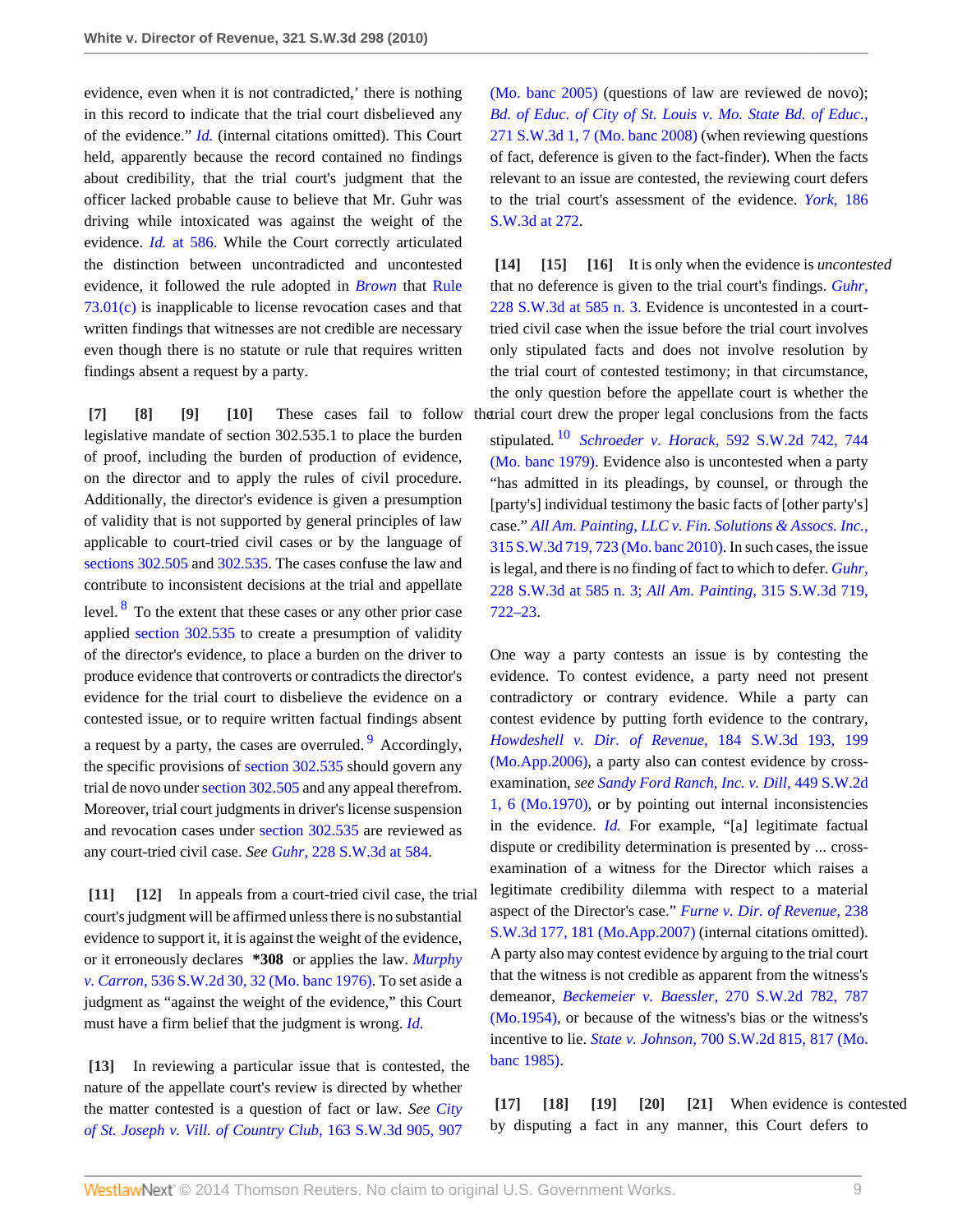the trial court's determination of credibility. *[Hinnah v. Dir.](http://www.westlaw.com/Link/Document/FullText?findType=Y&serNum=2002392519&pubNum=4644&fi=co_pp_sp_4644_620&originationContext=document&vr=3.0&rs=cblt1.0&transitionType=DocumentItem&contextData=(sc.Search)#co_pp_sp_4644_620) of Revenue,* [77 S.W.3d 616, 620 \(Mo. banc 2002\);](http://www.westlaw.com/Link/Document/FullText?findType=Y&serNum=2002392519&pubNum=4644&fi=co_pp_sp_4644_620&originationContext=document&vr=3.0&rs=cblt1.0&transitionType=DocumentItem&contextData=(sc.Search)#co_pp_sp_4644_620) Rule 84.13(d)(3). A trial court is free to disbelieve any, all, or none of that evidence. *York,* [186 S.W.3d at 272.](http://www.westlaw.com/Link/Document/FullText?findType=Y&serNum=2008726799&pubNum=4644&fi=co_pp_sp_4644_272&originationContext=document&vr=3.0&rs=cblt1.0&transitionType=DocumentItem&contextData=(sc.Search)#co_pp_sp_4644_272) Appellate courts defer to the trial court on factual issues "because it is in a better position not only to judge the credibility of witnesses and the persons directly, but also their sincerity and character and other trial intangibles **\*309** which may not be completely revealed by the record." *[Essex Contracting, Inc.](http://www.westlaw.com/Link/Document/FullText?findType=Y&serNum=2018207456&pubNum=4644&fi=co_pp_sp_4644_652&originationContext=document&vr=3.0&rs=cblt1.0&transitionType=DocumentItem&contextData=(sc.Search)#co_pp_sp_4644_652) v. Jefferson Cnty.,* [277 S.W.3d 647, 652 \(Mo. banc 2009\)](http://www.westlaw.com/Link/Document/FullText?findType=Y&serNum=2018207456&pubNum=4644&fi=co_pp_sp_4644_652&originationContext=document&vr=3.0&rs=cblt1.0&transitionType=DocumentItem&contextData=(sc.Search)#co_pp_sp_4644_652) (internal citations omitted). The appellate court's role is not to re-evaluate testimony through its own perspective. *Id.* [at](http://www.westlaw.com/Link/Document/FullText?findType=Y&serNum=2018207456&originationContext=document&vr=3.0&rs=cblt1.0&transitionType=DocumentItem&contextData=(sc.Search)) [653.](http://www.westlaw.com/Link/Document/FullText?findType=Y&serNum=2018207456&originationContext=document&vr=3.0&rs=cblt1.0&transitionType=DocumentItem&contextData=(sc.Search)) Rather, the appellate court confines itself to determining whether substantial evidence exists to support the trial court's judgment, *[id.;](http://www.westlaw.com/Link/Document/FullText?findType=Y&serNum=2018207456&originationContext=document&vr=3.0&rs=cblt1.0&transitionType=DocumentItem&contextData=(sc.Search))* whether the judgment is against the weight of the evidence—"weight" denoting probative value and not the quantity of evidence, *[O'Shea v. Pattison–McGrath Dental](http://www.westlaw.com/Link/Document/FullText?findType=Y&serNum=1944112513&pubNum=713&fi=co_pp_sp_713_23&originationContext=document&vr=3.0&rs=cblt1.0&transitionType=DocumentItem&contextData=(sc.Search)#co_pp_sp_713_23) Supplies,* [352 Mo. 855, 180 S.W.2d 19, 23 \(1944\);](http://www.westlaw.com/Link/Document/FullText?findType=Y&serNum=1944112513&pubNum=713&fi=co_pp_sp_713_23&originationContext=document&vr=3.0&rs=cblt1.0&transitionType=DocumentItem&contextData=(sc.Search)#co_pp_sp_713_23) or whether the trial court erroneously declared or misapplied the law. *Murphy,* [536 S.W.2d at 32](http://www.westlaw.com/Link/Document/FullText?findType=Y&serNum=1976117479&pubNum=713&fi=co_pp_sp_713_32&originationContext=document&vr=3.0&rs=cblt1.0&transitionType=DocumentItem&contextData=(sc.Search)#co_pp_sp_713_32).

### **Judgment Is Not Against the Weight of the Evidence**

<span id="page-9-7"></span>In this case, Mr. White contested in the trial de novo whether the officer had probable cause to arrest him for an alcoholrelated offense, one of the required elements of proof in a review of a license suspension or revocation under section 302.505.1. [11](#page-12-7) *Verdoorn,* [119 S.W.3d at 545.](http://www.westlaw.com/Link/Document/FullText?findType=Y&serNum=2003873683&pubNum=4644&fi=co_pp_sp_4644_545&originationContext=document&vr=3.0&rs=cblt1.0&transitionType=DocumentItem&contextData=(sc.Search)#co_pp_sp_4644_545) In entering judgment in his favor, the trial court found that the director failed to prove the officer had probable cause. The director's appeal from the trial court's decision challenges both the factual and legal determinations of the trial court regarding probable cause. The first claim of error by the director is that the trial court's judgment was against the weight of the evidence because there was substantial and uncontroverted evidence of probable cause.  $12$  Therefore, this Court will focus its inquiry on whether the director proved that the sergeant had probable cause to arrest Mr. White for violating an alcohol-related offense.

<span id="page-9-8"></span><span id="page-9-1"></span><span id="page-9-0"></span>**[\[22\]](#page-3-0) [\[23\]](#page-3-1)** The proper analysis to determine whether an officer had probable cause is set out in *[Brown:](http://www.westlaw.com/Link/Document/FullText?findType=Y&serNum=2002606004&originationContext=document&vr=3.0&rs=cblt1.0&transitionType=DocumentItem&contextData=(sc.Search))*

The probable cause required for the suspension or revocation of a driver's license is the level of probable cause necessary to arrest a driver for an alcohol-related violation. That level of probable cause will exist "when a police officer observes unusual or illegal operation of a motor vehicle and observes indicia of intoxication on coming into contact with the motorist." Probable cause, for purposes of [section 302.505,](http://www.westlaw.com/Link/Document/FullText?findType=L&pubNum=1000229&cite=MOST302.505&originatingDoc=I7d53ec1eac4f11df8228ac372eb82649&refType=LQ&originationContext=document&vr=3.0&rs=cblt1.0&transitionType=DocumentItem&contextData=(sc.Search)) will exist "when the surrounding facts and circumstances demonstrate to the senses of a reasonably prudent person that a particular offense has been or is being committed." The level of proof necessary to show probable cause under [section 302.505](http://www.westlaw.com/Link/Document/FullText?findType=L&pubNum=1000229&cite=MOST302.505&originatingDoc=I7d53ec1eac4f11df8228ac372eb82649&refType=LQ&originationContext=document&vr=3.0&rs=cblt1.0&transitionType=DocumentItem&contextData=(sc.Search)) "is substantially less than that required to establish guilt beyond a reasonable doubt." "There is a 'vast gulf' between the quantum of information necessary to establish probable cause and the quantum of evidence required to prove guilt beyond a reasonable doubt." The trial court must assess the facts "by viewing the situation as it would have appeared to a prudent, cautious, and trained police officer."

[85 S.W.3d at 4](http://www.westlaw.com/Link/Document/FullText?findType=Y&serNum=2002606004&pubNum=4644&fi=co_pp_sp_4644_4&originationContext=document&vr=3.0&rs=cblt1.0&transitionType=DocumentItem&contextData=(sc.Search)#co_pp_sp_4644_4) (citations omitted). In conducting that analysis, the surrounding facts and circumstances must take into account the trial court's right to disbelieve **\*310** the director's evidence. *[Id.](http://www.westlaw.com/Link/Document/FullText?findType=Y&serNum=2002606004&originationContext=document&vr=3.0&rs=cblt1.0&transitionType=DocumentItem&contextData=(sc.Search))* United States Supreme Court precedent gives guidance about the deference that should be given to credibility decisions of the trial court when reviewing whether probable cause existed under the constitutions of the United States and Missouri. *[State v. Damask,](http://www.westlaw.com/Link/Document/FullText?findType=Y&serNum=1996277265&pubNum=713&fi=co_pp_sp_713_570&originationContext=document&vr=3.0&rs=cblt1.0&transitionType=DocumentItem&contextData=(sc.Search)#co_pp_sp_713_570)* 936 S.W.2d [565, 570 \(Mo. banc 1996\)](http://www.westlaw.com/Link/Document/FullText?findType=Y&serNum=1996277265&pubNum=713&fi=co_pp_sp_713_570&originationContext=document&vr=3.0&rs=cblt1.0&transitionType=DocumentItem&contextData=(sc.Search)#co_pp_sp_713_570) (Missouri's search and seizure protections are coextensive with the federal constitutional protections).

<span id="page-9-6"></span><span id="page-9-5"></span><span id="page-9-4"></span><span id="page-9-3"></span><span id="page-9-2"></span>**[\[24\]](#page-3-2) [\[25](#page-3-3)] [\[26](#page-3-4)] [\[27\]](#page-3-5) [\[28\]](#page-3-6)** In *[Ornelas v. United States](http://www.westlaw.com/Link/Document/FullText?findType=Y&serNum=1996122298&originationContext=document&vr=3.0&rs=cblt1.0&transitionType=DocumentItem&contextData=(sc.Search))*, the Supreme Court held that "determinations of ... probable cause should be reviewed *de novo* on appeal." [517 U.S. 690,](http://www.westlaw.com/Link/Document/FullText?findType=Y&serNum=1996122298&pubNum=708&originationContext=document&vr=3.0&rs=cblt1.0&transitionType=DocumentItem&contextData=(sc.Search)) [699, 116 S.Ct. 1657, 134 L.Ed.2d 911 \(1996\)](http://www.westlaw.com/Link/Document/FullText?findType=Y&serNum=1996122298&pubNum=708&originationContext=document&vr=3.0&rs=cblt1.0&transitionType=DocumentItem&contextData=(sc.Search)). The de novo review is an independent review and the Court has never "expressly deferred to the trial court's determination." *[Id.](http://www.westlaw.com/Link/Document/FullText?findType=Y&serNum=1996122298&pubNum=708&originationContext=document&vr=3.0&rs=cblt1.0&transitionType=DocumentItem&contextData=(sc.Search))* at [697, 116 S.Ct. 1657.](http://www.westlaw.com/Link/Document/FullText?findType=Y&serNum=1996122298&pubNum=708&originationContext=document&vr=3.0&rs=cblt1.0&transitionType=DocumentItem&contextData=(sc.Search)) Rather, the trial court's determination of probable cause is reviewed for abuse of discretion. *[Id.](http://www.westlaw.com/Link/Document/FullText?findType=Y&serNum=1996122298&pubNum=708&originationContext=document&vr=3.0&rs=cblt1.0&transitionType=DocumentItem&contextData=(sc.Search))* [at 695 n. 3, 116 S.Ct. 1657.](http://www.westlaw.com/Link/Document/FullText?findType=Y&serNum=1996122298&pubNum=708&originationContext=document&vr=3.0&rs=cblt1.0&transitionType=DocumentItem&contextData=(sc.Search)) The trial court's probable cause determination is reviewed by establishing the facts and applying the law to those facts:

The first part of the analysis involves only a determination of the historical facts, but the second is a mixed question of law and fact: "[T]he historical facts are admitted or established, the rule of law is undisputed, and the issue is whether the facts satisfy the [relevant] statutory or [or constitutional] standard, or to put it another way, whether the rule of law as applied to the established facts is or is not violated."

*Id.* [at 696–97, 116 S.Ct. 1657](http://www.westlaw.com/Link/Document/FullText?findType=Y&serNum=1996122298&pubNum=708&originationContext=document&vr=3.0&rs=cblt1.0&transitionType=DocumentItem&contextData=(sc.Search)) (quoting *[Pullman–Standard v.](http://www.westlaw.com/Link/Document/FullText?findType=Y&serNum=1982119203&pubNum=708&originationContext=document&vr=3.0&rs=cblt1.0&transitionType=DocumentItem&contextData=(sc.Search)) Swint,* [456 U.S. 273, 289 n. 19, 102 S.Ct. 1781, 72 L.Ed.2d 66](http://www.westlaw.com/Link/Document/FullText?findType=Y&serNum=1982119203&pubNum=708&originationContext=document&vr=3.0&rs=cblt1.0&transitionType=DocumentItem&contextData=(sc.Search))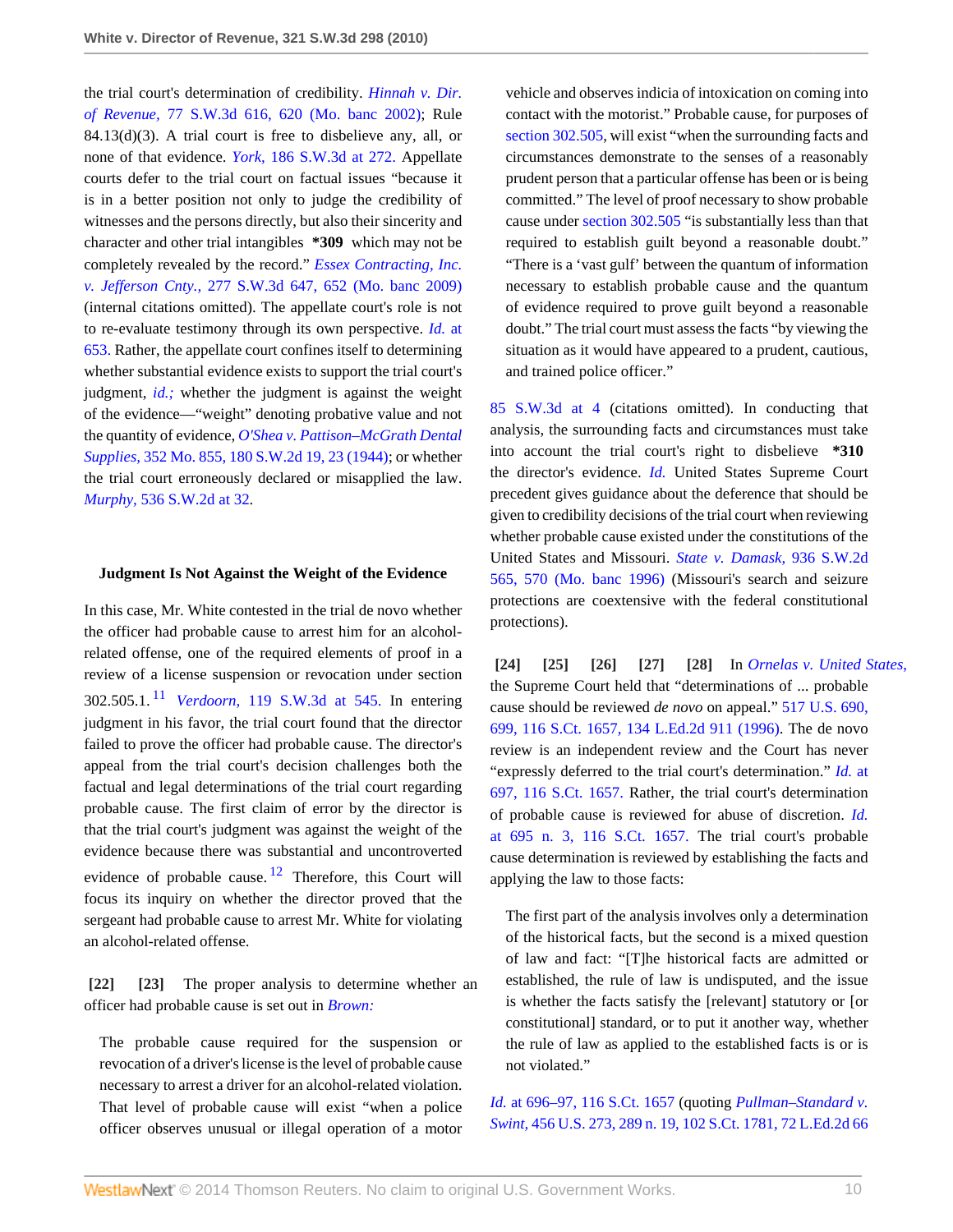<span id="page-10-3"></span>[\(1982\)\)](http://www.westlaw.com/Link/Document/FullText?findType=Y&serNum=1982119203&pubNum=708&originationContext=document&vr=3.0&rs=cblt1.0&transitionType=DocumentItem&contextData=(sc.Search)). The Court cautioned that "a reviewing court should take care both to review findings of historical fact only for clear error and to give due weight to inferences drawn from those facts by resident judges and local law enforcement officers." [13](#page-12-9) *Id.* [at 699, 116 S.Ct. 1657.](http://www.westlaw.com/Link/Document/FullText?findType=Y&serNum=1996122298&pubNum=708&originationContext=document&vr=3.0&rs=cblt1.0&transitionType=DocumentItem&contextData=(sc.Search)) The reviewing court also should consider background facts such as "the distinctive features and events of the community" and the police officer's "lens of his police experience and expertise," that inform the trial court's assessment of the historical facts. *Id.* [at 699–70,](http://www.westlaw.com/Link/Document/FullText?findType=Y&serNum=1996122298&pubNum=708&originationContext=document&vr=3.0&rs=cblt1.0&transitionType=DocumentItem&contextData=(sc.Search)) [116 S.Ct. 1657.](http://www.westlaw.com/Link/Document/FullText?findType=Y&serNum=1996122298&pubNum=708&originationContext=document&vr=3.0&rs=cblt1.0&transitionType=DocumentItem&contextData=(sc.Search))

<span id="page-10-1"></span><span id="page-10-0"></span>**[\[29\]](#page-3-7) [\[30\]](#page-4-1)** Likewise, this Court reviews probable cause determinations de novo under an abuse of discretion standard and gives deference to the inferences the trial court made from the historical facts, including the trial court's credibility determinations. *State v. Milliorn,* [794 S.W.2d 181, 183 \(Mo.](http://www.westlaw.com/Link/Document/FullText?findType=Y&serNum=1990116475&pubNum=713&fi=co_pp_sp_713_183&originationContext=document&vr=3.0&rs=cblt1.0&transitionType=DocumentItem&contextData=(sc.Search)#co_pp_sp_713_183) [banc 1990\).](http://www.westlaw.com/Link/Document/FullText?findType=Y&serNum=1990116475&pubNum=713&fi=co_pp_sp_713_183&originationContext=document&vr=3.0&rs=cblt1.0&transitionType=DocumentItem&contextData=(sc.Search)#co_pp_sp_713_183) *[Milliorn](http://www.westlaw.com/Link/Document/FullText?findType=Y&serNum=1990116475&originationContext=document&vr=3.0&rs=cblt1.0&transitionType=DocumentItem&contextData=(sc.Search))* illustrates how to apply the standard:

The trial court is afforded the luxury of cool deliberation an advantage generally unavailable to persons charged with actual enforcement of the law. Nevertheless, we review the trial court's decision on appeal under an abuse of discretion standard. Only if the trial court's judgment is clearly erroneous will an appellate court reverse. This standard of review gives appropriate deference to **\*311** the trial court's ability to weigh the credibility of the witnesses, and acknowledges the inability of an appellate court to determine credibility from the lifeless pages of a record. Thus, if the trial court's ruling is plausible in light of the record viewed in its entirety, this Court "may not reverse it even though convinced that had it been sitting as the trier of fact, it would have weighed the evidence differently."

*Id.* [at 183–84](http://www.westlaw.com/Link/Document/FullText?findType=Y&serNum=1990116475&originationContext=document&vr=3.0&rs=cblt1.0&transitionType=DocumentItem&contextData=(sc.Search)) (citations omitted). Applying this standard, the Court found that, even though the trial court did not issue findings of fact, the record showed that the trial court apparently did not believe the trooper's testimony regarding his perception of the smell of marijuana in the searched compartment and, in light of the trial court's credibility determinations, its finding of no probable cause was not clearly erroneous. *Id.* [at 184.](http://www.westlaw.com/Link/Document/FullText?findType=Y&serNum=1990116475&originationContext=document&vr=3.0&rs=cblt1.0&transitionType=DocumentItem&contextData=(sc.Search)) Therefore, appellate courts must defer to the trial court's ability to weigh the credibility of the witness when reviewing de novo whether the officer had probable cause that the driver was intoxicated. *[Wesley v. Dir.](http://www.westlaw.com/Link/Document/FullText?findType=Y&serNum=2021915407&pubNum=4644&fi=co_pp_sp_4644_445&originationContext=document&vr=3.0&rs=cblt1.0&transitionType=DocumentItem&contextData=(sc.Search)#co_pp_sp_4644_445) of Revenue,* [309 S.W.3d 442, 445–46 \(Mo.App.2010\);](http://www.westlaw.com/Link/Document/FullText?findType=Y&serNum=2021915407&pubNum=4644&fi=co_pp_sp_4644_445&originationContext=document&vr=3.0&rs=cblt1.0&transitionType=DocumentItem&contextData=(sc.Search)#co_pp_sp_4644_445) *[Smith](http://www.westlaw.com/Link/Document/FullText?findType=Y&serNum=2015951033&pubNum=4644&fi=co_pp_sp_4644_88&originationContext=document&vr=3.0&rs=cblt1.0&transitionType=DocumentItem&contextData=(sc.Search)#co_pp_sp_4644_88) v. Dir. of Revenue,* [259 S.W.3d 84, 88–89 \(Mo.App.2008\)](http://www.westlaw.com/Link/Document/FullText?findType=Y&serNum=2015951033&pubNum=4644&fi=co_pp_sp_4644_88&originationContext=document&vr=3.0&rs=cblt1.0&transitionType=DocumentItem&contextData=(sc.Search)#co_pp_sp_4644_88); *Furne,* [238 S.W.3d at 180–81](http://www.westlaw.com/Link/Document/FullText?findType=Y&serNum=2012990937&pubNum=4644&fi=co_pp_sp_4644_180&originationContext=document&vr=3.0&rs=cblt1.0&transitionType=DocumentItem&contextData=(sc.Search)#co_pp_sp_4644_180).

<span id="page-10-2"></span>**[\[31\]](#page-4-0)** Under this analysis, although Mr. White did not testify or introduce exhibits and he stipulated to the results

of the blood alcohol test taken at the Henry County jail, Mr. White contested the factual and legal determination of probable cause. His cross-examination of the sergeant pointed out inconsistencies in the officer's testimony that called into question either his recollection of the events or his credibility and, as a result, undermined his testimony on direct examination and his statements in his written report. Because the director's evidence was contested, the trial court was free to accept or reject any or all of the sergeant's testimony regarding probable cause. *Furne,* [238 S.W.3d at 181.](http://www.westlaw.com/Link/Document/FullText?findType=Y&serNum=2012990937&pubNum=4644&fi=co_pp_sp_4644_181&originationContext=document&vr=3.0&rs=cblt1.0&transitionType=DocumentItem&contextData=(sc.Search)#co_pp_sp_4644_181)

The trial court could have believed that the sergeant was mistaken or applied an unreasonable standard regarding the indicia of intoxication that was the basis for the probable cause determination. While the sergeant stated that he noticed Mr. White because he was "speeding" when he drove past the officer's vehicle, in his alcohol influence report he indicated that Mr. White "slowly" passed his vehicle. The sergeant testified that he noticed a "strong odor" of intoxicants coming from Mr. White when Mr. White was in the patrol car, but he marked in his alcohol influence report that the odor was "moderate." He testified that he believed Mr. White was "swaying," but the conduct that he characterized as swaying was Mr. White moving in a one-inch circle—moving half an inch from the center in each direction—while taking the horizontal gaze nystagmus test. The sergeant also testified that he found that Mr. White failed the walk-and-turn test because Mr. White made one mistake in the complicated directions for the test.  $14$  Yet, when the officer testified to the directions he gave Mr. White for another field sobriety test, the one-leg-stand test, the officer made a mistake similar to Mr. **\*312** White's by failing to recite a part of the directions consistently.  $\frac{15}{2}$  $\frac{15}{2}$  $\frac{15}{2}$  Additionally, the trial court viewed the officer's demeanor when testifying, and such observations are a proper consideration in the court's assessment of the credibility of the director's evidence. *See [Miller v. Fenton,](http://www.westlaw.com/Link/Document/FullText?findType=Y&serNum=1985158621&pubNum=708&originationContext=document&vr=3.0&rs=cblt1.0&transitionType=DocumentItem&contextData=(sc.Search))* [474 U.S. 104, 114, 106 S.Ct. 445, 88 L.Ed.2d 405 \(1985\)](http://www.westlaw.com/Link/Document/FullText?findType=Y&serNum=1985158621&pubNum=708&originationContext=document&vr=3.0&rs=cblt1.0&transitionType=DocumentItem&contextData=(sc.Search)).

<span id="page-10-5"></span><span id="page-10-4"></span>The record supports the trial court's conclusion that the sergeant lacked probable cause to arrest Mr. White for violating an alcohol-related offense. The trial court's judgment was not against the weight of the evidence.

### **Trial Court Did Not Misapply the Law**

The director also argues that precedent overwhelmingly supports a finding of probable cause; therefore, the trial court misapplied the law. To support her argument, the director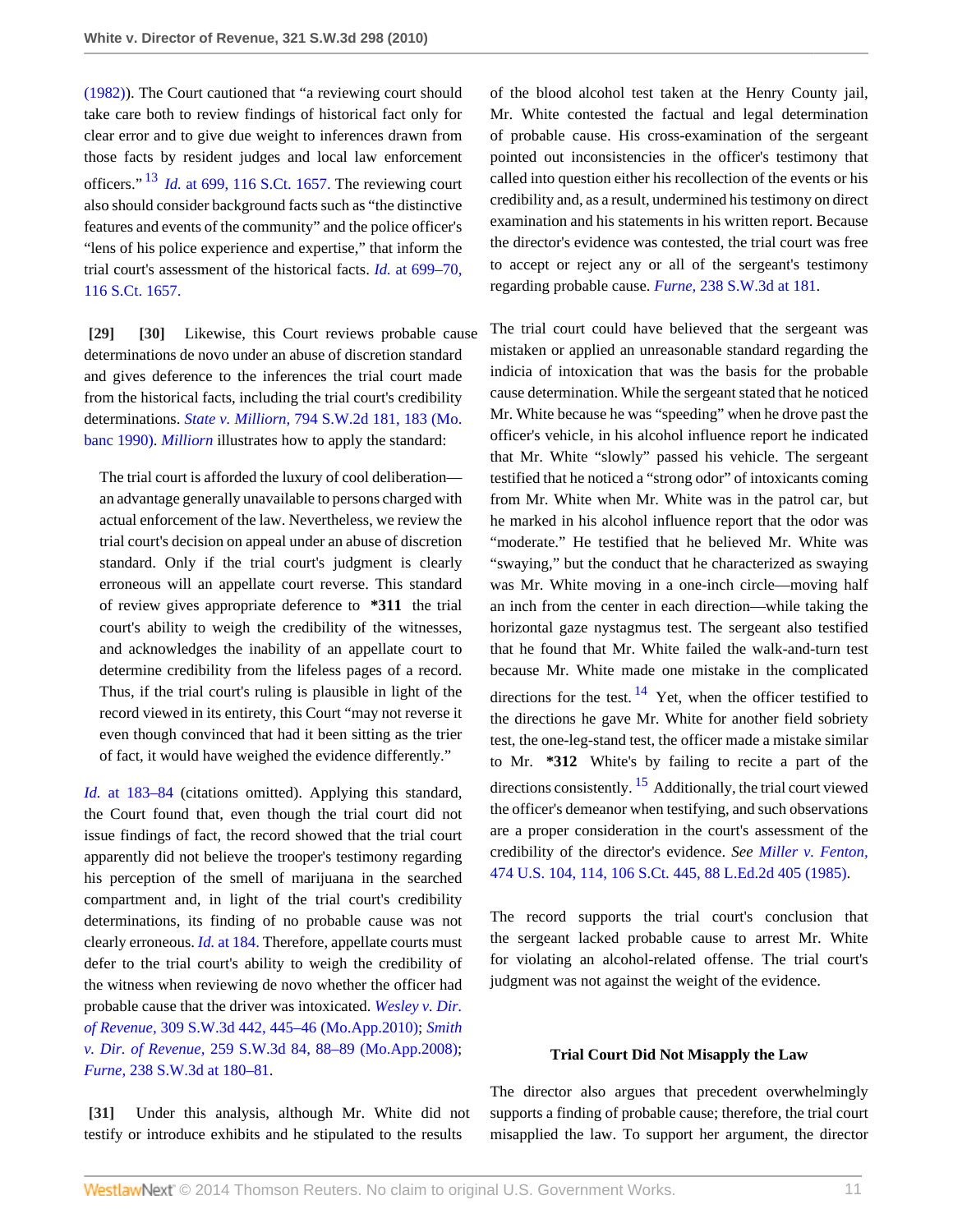cites to numerous cases in which the trial court found that an arresting officer, under similar circumstances, had probable cause. This argument relies on the now-rejected presumption of validity of the director's evidence and does not take into account the trial court's ability to disbelieve the director's contested evidence.

<span id="page-11-0"></span>**[\[32\]](#page-4-2) [\[33\]](#page-4-3)** Whether probable cause existed always will depend on the particular facts of the case.

> <span id="page-11-1"></span>Probable cause to arrest exists when the arresting officer's knowledge of the particular facts and circumstances is sufficient to warrant a prudent person's belief that a suspect has committed an offense.... There is no precise test for determining whether probable cause exists; rather, it is based on the particular facts and circumstances of the individual case.

*Guhr,* [228 S.W.3d at 584–585.](http://www.westlaw.com/Link/Document/FullText?findType=Y&serNum=2012546101&pubNum=4644&fi=co_pp_sp_4644_584&originationContext=document&vr=3.0&rs=cblt1.0&transitionType=DocumentItem&contextData=(sc.Search)#co_pp_sp_4644_584) In light of the standard of review, this Court defers to the trial court's view of the evidence and will not second guess the trial court on the contested facts. *Id.* [at 585 n. 3;](http://www.westlaw.com/Link/Document/FullText?findType=Y&serNum=2012546101&originationContext=document&vr=3.0&rs=cblt1.0&transitionType=DocumentItem&contextData=(sc.Search)) *Hinnah,* [77 S.W.3d at 620.](http://www.westlaw.com/Link/Document/FullText?findType=Y&serNum=2002392519&pubNum=4644&fi=co_pp_sp_4644_620&originationContext=document&vr=3.0&rs=cblt1.0&transitionType=DocumentItem&contextData=(sc.Search)#co_pp_sp_4644_620) As stated above, the trial court was free to believe or disbelieve any or all of the contested evidence at trial. *[York,](http://www.westlaw.com/Link/Document/FullText?findType=Y&serNum=2008726799&pubNum=4644&fi=co_pp_sp_4644_272&originationContext=document&vr=3.0&rs=cblt1.0&transitionType=DocumentItem&contextData=(sc.Search)#co_pp_sp_4644_272)* 186 [S.W.3d at 272.](http://www.westlaw.com/Link/Document/FullText?findType=Y&serNum=2008726799&pubNum=4644&fi=co_pp_sp_4644_272&originationContext=document&vr=3.0&rs=cblt1.0&transitionType=DocumentItem&contextData=(sc.Search)#co_pp_sp_4644_272) Moreover, the record shows that the sergeant's testimony created conflicts in the director's case. Although cases exist in which the trial court found the officer had probable cause on similar facts, the trial court was free to draw the conclusion there was no probable cause based on its determination of the credibility of the director's evidence. The trial court did not misapply the law.

## **Conclusion**

Footnotes

- <span id="page-11-2"></span>[1](#page-4-4) All statutory citations are to RSMo Supp.2009 unless otherwise indicated.
- <span id="page-11-3"></span>[2](#page-5-0) A person exceeds the legal limit for blood alcohol content when the "alcohol concentration in the person's blood, breath, or urine [is] eight-hundredths of one percent or more by weight[.]" Section 302.505.1. "A person commits the crime of 'driving with excessive blood alcohol content' if such person operates a motor vehicle in this state with eight-hundredths of one percent or more by weight of alcohol in such person's blood." Section 577.012.1.
- <span id="page-11-4"></span>[3](#page-5-1) A driver is authorized to seek review by a circuit court of his or her license revocation or suspension under three statutory provisions. Those statutes are [section 302.311, RSMo 2000](http://www.westlaw.com/Link/Document/FullText?findType=L&pubNum=1000229&cite=MOST302.311&originatingDoc=I7d53ec1eac4f11df8228ac372eb82649&refType=LQ&originationContext=document&vr=3.0&rs=cblt1.0&transitionType=DocumentItem&contextData=(sc.Search)), authorizing appeals for suspensions or revocations due to excessive points following driving-related offenses and providing general authority for appealing license suspensions and revocations; [section](http://www.westlaw.com/Link/Document/FullText?findType=L&pubNum=1000229&cite=MOST302.535&originatingDoc=I7d53ec1eac4f11df8228ac372eb82649&refType=LQ&originationContext=document&vr=3.0&rs=cblt1.0&transitionType=DocumentItem&contextData=(sc.Search)) [302.535](http://www.westlaw.com/Link/Document/FullText?findType=L&pubNum=1000229&cite=MOST302.535&originatingDoc=I7d53ec1eac4f11df8228ac372eb82649&refType=LQ&originationContext=document&vr=3.0&rs=cblt1.0&transitionType=DocumentItem&contextData=(sc.Search)), authorizing appeals for a suspension or revocation relating to driving with an excessive blood alcohol content; and section

In [section 302.535,](http://www.westlaw.com/Link/Document/FullText?findType=L&pubNum=1000229&cite=MOST302.535&originatingDoc=I7d53ec1eac4f11df8228ac372eb82649&refType=LQ&originationContext=document&vr=3.0&rs=cblt1.0&transitionType=DocumentItem&contextData=(sc.Search)) the legislature placed the burden of proof and the burden of production of evidence on the director and provided that trials de novo shall be conducted pursuant to the Missouri rules of civil procedure. In other respects, the general law and procedures governing court-tried civil cases apply. Because the director did not request written findings and, pursuant to [Rule 73.01\(c\)](http://www.westlaw.com/Link/Document/FullText?findType=L&pubNum=1005871&cite=MORRCPR73.01&originatingDoc=I7d53ec1eac4f11df8228ac372eb82649&refType=LQ&originationContext=document&vr=3.0&rs=cblt1.0&transitionType=DocumentItem&contextData=(sc.Search)), the evidence on the contested issue of probable cause is viewed in the light most favorable to the judgment, the trial court could have **\*313** disbelieved the director's evidence and, therefore, its judgment was not against the weight of the evidence. Moreover, the trial court did not erroneously declare or misapply the law. Accordingly, the trial court's judgment is affirmed.

# [TEITELMAN](http://www.westlaw.com/Link/Document/FullText?findType=h&pubNum=176284&cite=0176381201&originatingDoc=I7d53ec1eac4f11df8228ac372eb82649&refType=RQ&originationContext=document&vr=3.0&rs=cblt1.0&transitionType=DocumentItem&contextData=(sc.Search)), [RUSSELL,](http://www.westlaw.com/Link/Document/FullText?findType=h&pubNum=176284&cite=0156065101&originatingDoc=I7d53ec1eac4f11df8228ac372eb82649&refType=RQ&originationContext=document&vr=3.0&rs=cblt1.0&transitionType=DocumentItem&contextData=(sc.Search)) [WOLFF](http://www.westlaw.com/Link/Document/FullText?findType=h&pubNum=176284&cite=0219502801&originatingDoc=I7d53ec1eac4f11df8228ac372eb82649&refType=RQ&originationContext=document&vr=3.0&rs=cblt1.0&transitionType=DocumentItem&contextData=(sc.Search)), [FISCHER](http://www.westlaw.com/Link/Document/FullText?findType=h&pubNum=176284&cite=0284514601&originatingDoc=I7d53ec1eac4f11df8228ac372eb82649&refType=RQ&originationContext=document&vr=3.0&rs=cblt1.0&transitionType=DocumentItem&contextData=(sc.Search)) and [STITH,](http://www.westlaw.com/Link/Document/FullText?findType=h&pubNum=176284&cite=0219119401&originatingDoc=I7d53ec1eac4f11df8228ac372eb82649&refType=RQ&originationContext=document&vr=3.0&rs=cblt1.0&transitionType=DocumentItem&contextData=(sc.Search)) JJ., concur.

[PRICE](http://www.westlaw.com/Link/Document/FullText?findType=h&pubNum=176284&cite=0219133001&originatingDoc=I7d53ec1eac4f11df8228ac372eb82649&refType=RQ&originationContext=document&vr=3.0&rs=cblt1.0&transitionType=DocumentItem&contextData=(sc.Search)), C.J., concurs in separate opinion filed.

[WILLIAM RAY PRICE, JR.,](http://www.westlaw.com/Link/Document/FullText?findType=h&pubNum=176284&cite=0219133001&originatingDoc=I7d53ec1eac4f11df8228ac372eb82649&refType=RQ&originationContext=document&vr=3.0&rs=cblt1.0&transitionType=DocumentItem&contextData=(sc.Search)) Chief Justice, concurring. I concur in the result reached by the majority opinion. White contested the evidence against him. The record thus indicates a basis for the trial court to disbelieve the director's evidence. However, I would not overrule the long and consistent precedent of this Court established in *[Guhr v. Dir. of Revenue,](http://www.westlaw.com/Link/Document/FullText?findType=Y&serNum=2012546101&pubNum=4644&fi=co_pp_sp_4644_586&originationContext=document&vr=3.0&rs=cblt1.0&transitionType=DocumentItem&contextData=(sc.Search)#co_pp_sp_4644_586)* [228 S.W.3d 581, 586 \(Mo. banc 2007\);](http://www.westlaw.com/Link/Document/FullText?findType=Y&serNum=2012546101&pubNum=4644&fi=co_pp_sp_4644_586&originationContext=document&vr=3.0&rs=cblt1.0&transitionType=DocumentItem&contextData=(sc.Search)#co_pp_sp_4644_586) *[York v. Dir. of](http://www.westlaw.com/Link/Document/FullText?findType=Y&serNum=2008726799&pubNum=4644&fi=co_pp_sp_4644_272&originationContext=document&vr=3.0&rs=cblt1.0&transitionType=DocumentItem&contextData=(sc.Search)#co_pp_sp_4644_272) Revenue,* [186 S.W.3d 267, 272 \(Mo. banc 2006\)](http://www.westlaw.com/Link/Document/FullText?findType=Y&serNum=2008726799&pubNum=4644&fi=co_pp_sp_4644_272&originationContext=document&vr=3.0&rs=cblt1.0&transitionType=DocumentItem&contextData=(sc.Search)#co_pp_sp_4644_272); *[Coyle v. Dir.](http://www.westlaw.com/Link/Document/FullText?findType=Y&serNum=2007723751&pubNum=4644&fi=co_pp_sp_4644_65&originationContext=document&vr=3.0&rs=cblt1.0&transitionType=DocumentItem&contextData=(sc.Search)#co_pp_sp_4644_65) of Revenue,* [181 S.W.3d 62, 65 \(Mo. banc 2005\);](http://www.westlaw.com/Link/Document/FullText?findType=Y&serNum=2007723751&pubNum=4644&fi=co_pp_sp_4644_65&originationContext=document&vr=3.0&rs=cblt1.0&transitionType=DocumentItem&contextData=(sc.Search)#co_pp_sp_4644_65) *[Verdoorn v.](http://www.westlaw.com/Link/Document/FullText?findType=Y&serNum=2003873683&pubNum=4644&fi=co_pp_sp_4644_546&originationContext=document&vr=3.0&rs=cblt1.0&transitionType=DocumentItem&contextData=(sc.Search)#co_pp_sp_4644_546) Dir. of Revenue,* [119 S.W.3d 543, 546–547 \(Mo. banc 2003\)](http://www.westlaw.com/Link/Document/FullText?findType=Y&serNum=2003873683&pubNum=4644&fi=co_pp_sp_4644_546&originationContext=document&vr=3.0&rs=cblt1.0&transitionType=DocumentItem&contextData=(sc.Search)#co_pp_sp_4644_546); *Brown v. Dir. of Revenue,* [85 S.W.3d 1, 7 \(Mo. banc 2002\)](http://www.westlaw.com/Link/Document/FullText?findType=Y&serNum=2002606004&pubNum=4644&fi=co_pp_sp_4644_7&originationContext=document&vr=3.0&rs=cblt1.0&transitionType=DocumentItem&contextData=(sc.Search)#co_pp_sp_4644_7); *Reinert v. Dir. of Revenue,* [894 S.W.2d 162, 164 \(Mo. banc](http://www.westlaw.com/Link/Document/FullText?findType=Y&serNum=1995058656&pubNum=713&fi=co_pp_sp_713_164&originationContext=document&vr=3.0&rs=cblt1.0&transitionType=DocumentItem&contextData=(sc.Search)#co_pp_sp_713_164) [1995\)](http://www.westlaw.com/Link/Document/FullText?findType=Y&serNum=1995058656&pubNum=713&fi=co_pp_sp_713_164&originationContext=document&vr=3.0&rs=cblt1.0&transitionType=DocumentItem&contextData=(sc.Search)#co_pp_sp_713_164); *Berry v. Dir. of Revenue,* [885 S.W.2d 326, 328 \(Mo.](http://www.westlaw.com/Link/Document/FullText?findType=Y&serNum=1994212710&pubNum=713&fi=co_pp_sp_713_328&originationContext=document&vr=3.0&rs=cblt1.0&transitionType=DocumentItem&contextData=(sc.Search)#co_pp_sp_713_328) [banc 1994\).](http://www.westlaw.com/Link/Document/FullText?findType=Y&serNum=1994212710&pubNum=713&fi=co_pp_sp_713_328&originationContext=document&vr=3.0&rs=cblt1.0&transitionType=DocumentItem&contextData=(sc.Search)#co_pp_sp_713_328)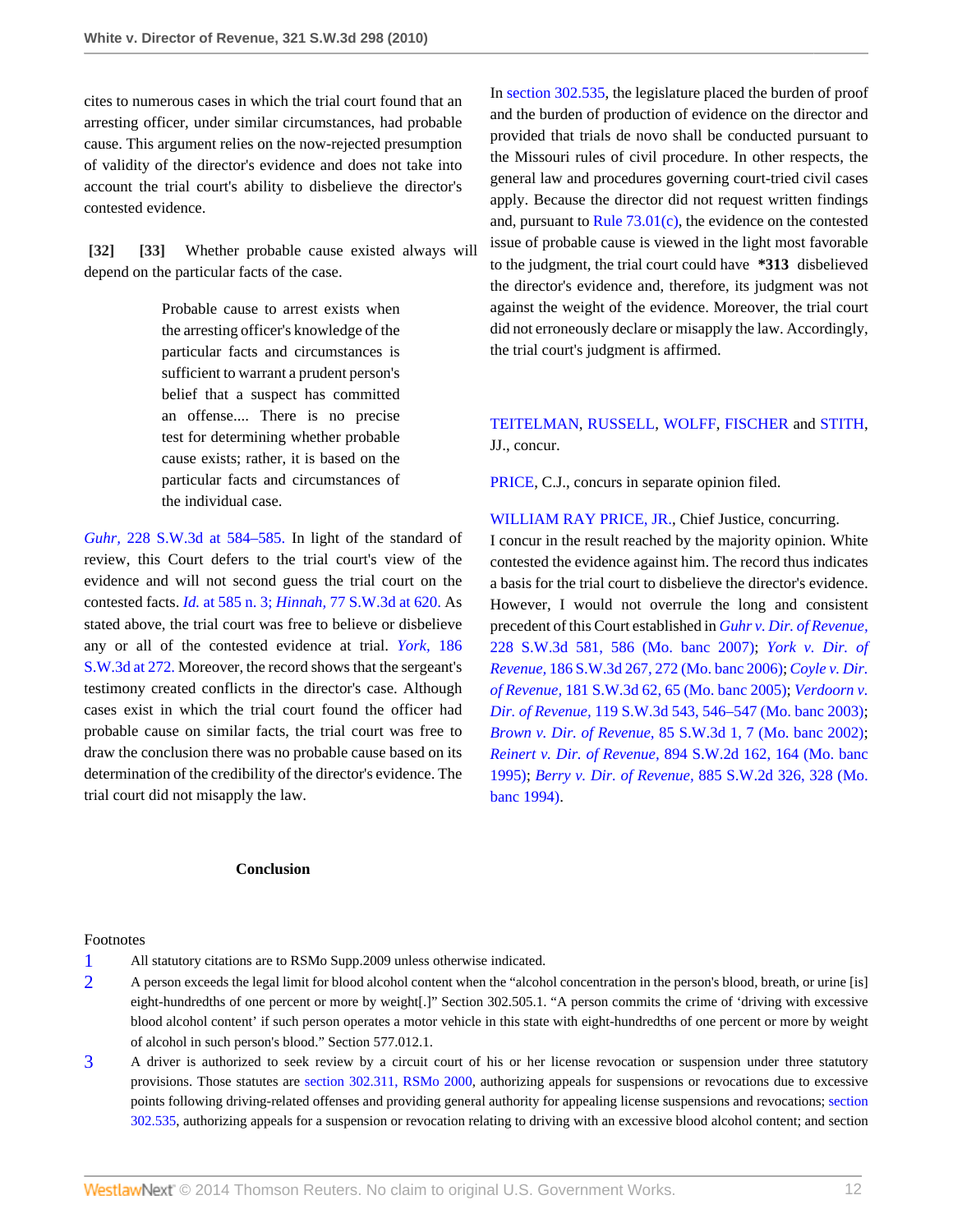577.041, authorizing appeals for revocations of non-commercial driver's licenses for refusal to submit to chemical testing. Because Mr. White's license was suspended for driving with an excessive blood alcohol content, he should have petitioned for a trial de novo under [section 302.535](http://www.westlaw.com/Link/Document/FullText?findType=L&pubNum=1000229&cite=MOST302.535&originatingDoc=I7d53ec1eac4f11df8228ac372eb82649&refType=LQ&originationContext=document&vr=3.0&rs=cblt1.0&transitionType=DocumentItem&contextData=(sc.Search)) instead of [section 302.311.](http://www.westlaw.com/Link/Document/FullText?findType=L&pubNum=1000229&cite=MOST302.311&originatingDoc=I7d53ec1eac4f11df8228ac372eb82649&refType=LQ&originationContext=document&vr=3.0&rs=cblt1.0&transitionType=DocumentItem&contextData=(sc.Search)) *See Kinsman v. Dir. of Revenue,* [58 S.W.3d 27, 31 n. 2 \(Mo.App.2001\),](http://www.westlaw.com/Link/Document/FullText?findType=Y&serNum=2001620935&pubNum=4644&fi=co_pp_sp_4644_31&originationContext=document&vr=3.0&rs=cblt1.0&transitionType=DocumentItem&contextData=(sc.Search)#co_pp_sp_4644_31) *overruled on other grounds by Hinnah v. Dir. of Revenue,* [77 S.W.3d 616 \(Mo. banc 2002\)](http://www.westlaw.com/Link/Document/FullText?findType=Y&serNum=2002392519&pubNum=4644&originationContext=document&vr=3.0&rs=cblt1.0&transitionType=DocumentItem&contextData=(sc.Search)). Mr. White is not hindered by his citation of the wrong statute, however, because it is the substance of his pleading that controls, not its form. *See [Robinson v. Dir. of Revenue,](http://www.westlaw.com/Link/Document/FullText?findType=Y&serNum=2000621025&pubNum=4644&fi=co_pp_sp_4644_152&originationContext=document&vr=3.0&rs=cblt1.0&transitionType=DocumentItem&contextData=(sc.Search)#co_pp_sp_4644_152)* 32 [S.W.3d 148, 152–53 \(Mo.App.2000\).](http://www.westlaw.com/Link/Document/FullText?findType=Y&serNum=2000621025&pubNum=4644&fi=co_pp_sp_4644_152&originationContext=document&vr=3.0&rs=cblt1.0&transitionType=DocumentItem&contextData=(sc.Search)#co_pp_sp_4644_152)

- <span id="page-12-0"></span>[4](#page-6-5) Section 302.505.1 states that the director of revenue "shall suspend or revoke the license of any person upon [a] determination that the person was arrested on probable cause to believe such person was driving a motor vehicle while the alcohol concentration in the person's blood, breath, or urine was [.08%] or more by weight[.]"
- <span id="page-12-1"></span>[5](#page-6-6) The statute says "state;" however, the director of revenue has the responsibility of defending lawsuits at the trial level for driver's license suspensions and revocations under [section 302.535](http://www.westlaw.com/Link/Document/FullText?findType=L&pubNum=1000229&cite=MOST302.535&originatingDoc=I7d53ec1eac4f11df8228ac372eb82649&refType=LQ&originationContext=document&vr=3.0&rs=cblt1.0&transitionType=DocumentItem&contextData=(sc.Search)), [12 CSR 10–24.020\(](http://www.westlaw.com/Link/Document/FullText?findType=L&pubNum=1012891&cite=12MOADC10-24.020&originatingDoc=I7d53ec1eac4f11df8228ac372eb82649&refType=LQ&originationContext=document&vr=3.0&rs=cblt1.0&transitionType=DocumentItem&contextData=(sc.Search))5) ("The director of revenue shall be represented at trials de novo under [section 302.535.1, RSMo](http://www.westlaw.com/Link/Document/FullText?findType=L&pubNum=1000229&cite=MOST302.535&originatingDoc=I7d53ec1eac4f11df8228ac372eb82649&refType=LQ&originationContext=document&vr=3.0&rs=cblt1.0&transitionType=DocumentItem&contextData=(sc.Search)) by attorneys from the Department of Revenue, Office of the General Counsel.")
- <span id="page-12-2"></span>[6](#page-7-1) Although section 577.041 states that the arresting officer must have "reasonable grounds" to believe the person was driving while intoxicated, " '[r]easonable grounds' is virtually synonymous with probable cause." *[Guhr v. Dir. of Revenue,](http://www.westlaw.com/Link/Document/FullText?findType=Y&serNum=2012546101&pubNum=4644&fi=co_pp_sp_4644_584&originationContext=document&vr=3.0&rs=cblt1.0&transitionType=DocumentItem&contextData=(sc.Search)#co_pp_sp_4644_584)* 228 S.W.3d 581, 584 [\(Mo. banc 2007\)](http://www.westlaw.com/Link/Document/FullText?findType=Y&serNum=2012546101&pubNum=4644&fi=co_pp_sp_4644_584&originationContext=document&vr=3.0&rs=cblt1.0&transitionType=DocumentItem&contextData=(sc.Search)#co_pp_sp_4644_584) (quoting *Hinnah v. Dir. of Revenue,* [77 S.W.3d 616, 620 \(Mo. banc 2002\)](http://www.westlaw.com/Link/Document/FullText?findType=Y&serNum=2002392519&pubNum=4644&fi=co_pp_sp_4644_620&originationContext=document&vr=3.0&rs=cblt1.0&transitionType=DocumentItem&contextData=(sc.Search)#co_pp_sp_4644_620)). As a result, this Court has cited to section 577.041 cases interchangeably with [section 302.535](http://www.westlaw.com/Link/Document/FullText?findType=L&pubNum=1000229&cite=MOST302.535&originatingDoc=I7d53ec1eac4f11df8228ac372eb82649&refType=LQ&originationContext=document&vr=3.0&rs=cblt1.0&transitionType=DocumentItem&contextData=(sc.Search)) cases when discussing the issues related to probable cause, the standard of review, and the deference given to implicit and explicit factual findings. *See [Brown v. Dir. Of Revenue,](http://www.westlaw.com/Link/Document/FullText?findType=Y&serNum=2002606004&pubNum=4644&fi=co_pp_sp_4644_4&originationContext=document&vr=3.0&rs=cblt1.0&transitionType=DocumentItem&contextData=(sc.Search)#co_pp_sp_4644_4)* 85 S.W.3d 1, 4 n. 4 (Mo. [banc 2002\)](http://www.westlaw.com/Link/Document/FullText?findType=Y&serNum=2002606004&pubNum=4644&fi=co_pp_sp_4644_4&originationContext=document&vr=3.0&rs=cblt1.0&transitionType=DocumentItem&contextData=(sc.Search)#co_pp_sp_4644_4).
- <span id="page-12-3"></span>[7](#page-7-2) The meaning the courts imposed on "controvert" in [section 302.535](http://www.westlaw.com/Link/Document/FullText?findType=L&pubNum=1000229&cite=MOST302.535&originatingDoc=I7d53ec1eac4f11df8228ac372eb82649&refType=LQ&originationContext=document&vr=3.0&rs=cblt1.0&transitionType=DocumentItem&contextData=(sc.Search)) and [section 577.041](http://www.westlaw.com/Link/Document/FullText?findType=L&pubNum=1000229&cite=MOST577.041&originatingDoc=I7d53ec1eac4f11df8228ac372eb82649&refType=LQ&originationContext=document&vr=3.0&rs=cblt1.0&transitionType=DocumentItem&contextData=(sc.Search)) cases requires the driver to produce evidence for the trial court to disbelieve the director's evidence. *See Guhr,* [228 S.W.3d at 585 n. 3.](http://www.westlaw.com/Link/Document/FullText?findType=Y&serNum=2012546101&pubNum=4644&fi=co_pp_sp_4644_585&originationContext=document&vr=3.0&rs=cblt1.0&transitionType=DocumentItem&contextData=(sc.Search)#co_pp_sp_4644_585) This concept is at odds with well-accepted principles of law and the express direction of [section 302.535](http://www.westlaw.com/Link/Document/FullText?findType=L&pubNum=1000229&cite=MOST302.535&originatingDoc=I7d53ec1eac4f11df8228ac372eb82649&refType=LQ&originationContext=document&vr=3.0&rs=cblt1.0&transitionType=DocumentItem&contextData=(sc.Search)) that the burdens of proof and production are on the director. Accordingly, the concept of "uncontroverted evidence" to require the production of contrary evidence to contest an issue or evidence is improper, and the concept of "contested evidence" is the appropriate concept as it correctly denotes disputing or litigating a claim without requiring an affirmative offer of evidence contradicting the director's evidence.
- <span id="page-12-4"></span>[8](#page-8-15) For an in depth explanation of this confusion of the law and resulting inconsistent decisions, see generally Alison K. Spinden, Note, *[Slurred Speech and Double Vision: Missouri's Supreme Court is Unsteady on DWI Standard,](http://www.westlaw.com/Link/Document/FullText?findType=Y&serNum=0335982663&pubNum=1196&originationContext=document&vr=3.0&rs=cblt1.0&transitionType=DocumentItem&contextData=(sc.Search))* 72 MO. L.REV. 1411 (2007).
- <span id="page-12-5"></span>[9](#page-8-16) This Court's ruling—that the requirement for the trial court to make written findings whenever it found the director's evidence not to be credible is contrary to Rule  $73.01(c)$ —does not preclude the director from obtaining such findings. Under Rule  $73.01(c)$  and [section 510.310,](http://www.westlaw.com/Link/Document/FullText?findType=L&pubNum=1000229&cite=MOST510.310&originatingDoc=I7d53ec1eac4f11df8228ac372eb82649&refType=LQ&originationContext=document&vr=3.0&rs=cblt1.0&transitionType=DocumentItem&contextData=(sc.Search)) the director can request factual findings about the credibility of her witnesses in every case, if desired.
- <span id="page-12-6"></span>[10](#page-8-17) Mr. White's case was not based on only stipulated facts; therefore, this standard does not apply here.
- <span id="page-12-7"></span>[11](#page-9-7) During review of a license suspension or revocation under section 302.505.1, the trial court is to determine whether the suspension is supported by evidence that: (1) the driver was arrested on probable cause for violating an alcohol-related offense; and (2) the driver's blood alcohol concentration exceeded the legal limit of .08 percent. *Verdoorn,* [119 S.W.3d at 545.](http://www.westlaw.com/Link/Document/FullText?findType=Y&serNum=2003873683&pubNum=4644&fi=co_pp_sp_4644_545&originationContext=document&vr=3.0&rs=cblt1.0&transitionType=DocumentItem&contextData=(sc.Search)#co_pp_sp_4644_545) The director must establish the grounds for suspension by a preponderance of the evidence. *[Id.](http://www.westlaw.com/Link/Document/FullText?findType=Y&serNum=2003873683&originationContext=document&vr=3.0&rs=cblt1.0&transitionType=DocumentItem&contextData=(sc.Search))*
- <span id="page-12-8"></span>[12](#page-9-8) The director's claim that her "uncontroverted" evidence proved probable cause is based on prior case law that this Court is overruling and will not be addressed further.
- <span id="page-12-9"></span>[13](#page-10-3) The clear error standard of review of historical facts comes from the federal rules of civil procedure: "Findings of fact ... will not be set aside unless clearly erroneous, and due regard shall be given to the opportunity of the trial court to judge of the credibility of the witnesses." [Fed. R. Civ. Pro. 52\(a\)](http://www.westlaw.com/Link/Document/FullText?findType=L&pubNum=1004365&cite=USFRCPR52&originatingDoc=I7d53ec1eac4f11df8228ac372eb82649&refType=LQ&originationContext=document&vr=3.0&rs=cblt1.0&transitionType=DocumentItem&contextData=(sc.Search)) (as cited in *Anderson v. Bessemer City,* [470 U.S. 564, 573, 105 S.Ct. 1504, 84 L.Ed.2d](http://www.westlaw.com/Link/Document/FullText?findType=Y&serNum=1985114055&pubNum=708&originationContext=document&vr=3.0&rs=cblt1.0&transitionType=DocumentItem&contextData=(sc.Search)) [518 \(1985\)\)](http://www.westlaw.com/Link/Document/FullText?findType=Y&serNum=1985114055&pubNum=708&originationContext=document&vr=3.0&rs=cblt1.0&transitionType=DocumentItem&contextData=(sc.Search)). The United States Supreme Court has interpreted the standard to mean "[w]here there are two permissible views of the evidence, the factfinder's choice between them cannot be clearly erroneous." *Id.* [at 574, 105 S.Ct. 1504.](http://www.westlaw.com/Link/Document/FullText?findType=Y&serNum=1985114055&pubNum=708&originationContext=document&vr=3.0&rs=cblt1.0&transitionType=DocumentItem&contextData=(sc.Search)) The United States Supreme Court also has recognized that [Rule 52\(a\)](http://www.westlaw.com/Link/Document/FullText?findType=L&pubNum=1004365&cite=USFRCPR52&originatingDoc=I7d53ec1eac4f11df8228ac372eb82649&refType=LQ&originationContext=document&vr=3.0&rs=cblt1.0&transitionType=DocumentItem&contextData=(sc.Search)) "emphasize[s] the special deference to be paid [to] credibility determinations." *[Id.](http://www.westlaw.com/Link/Document/FullText?findType=Y&serNum=1985114055&originationContext=document&vr=3.0&rs=cblt1.0&transitionType=DocumentItem&contextData=(sc.Search))* While this Court is not bound by the federal rules of civil procedure, Missouri applies the same "clearly erroneous" standard to review of a trial court's probable cause determination for abuse of discretion. *State v. Milliorn,* [794 S.W.2d 181, 183 \(Mo. banc 1990\)](http://www.westlaw.com/Link/Document/FullText?findType=Y&serNum=1990116475&pubNum=713&fi=co_pp_sp_713_183&originationContext=document&vr=3.0&rs=cblt1.0&transitionType=DocumentItem&contextData=(sc.Search)#co_pp_sp_713_183).
- <span id="page-12-10"></span>[14](#page-10-4) The sergeant's instructions to Mr. White for walk-and-turn test were that Mr. White was to stand on an imaginary line, place his hands down at his side, and then place his right foot in front of his left foot while standing on the imaginary line. Mr. White was then to take nine steps forward, touching heel to toe, while counting out loud. On the ninth step, Mr. White was to make a pivot with his left foot by taking a series of small steps and return the nine steps, counting out loud, and touching heel to toe. Mr. White followed all the instructions except that he made the pivot on his left foot by spinning rather than taking a series of small steps as instructed.
- <span id="page-12-11"></span>[15](#page-10-5) The sergeant described his instructions for the test as requiring Mr. White to stand on one foot while raising the other foot approximately six inches off the ground, while keeping that foot parallel to the ground. Mr. White was then required to count out loud for ten seconds by stating "one thousand one, one thousand two," etc., while looking at the tip of his toe. On cross-examination, the sergeant testified that Mr. White was instructed to point the toe of the raised foot toward the ground.